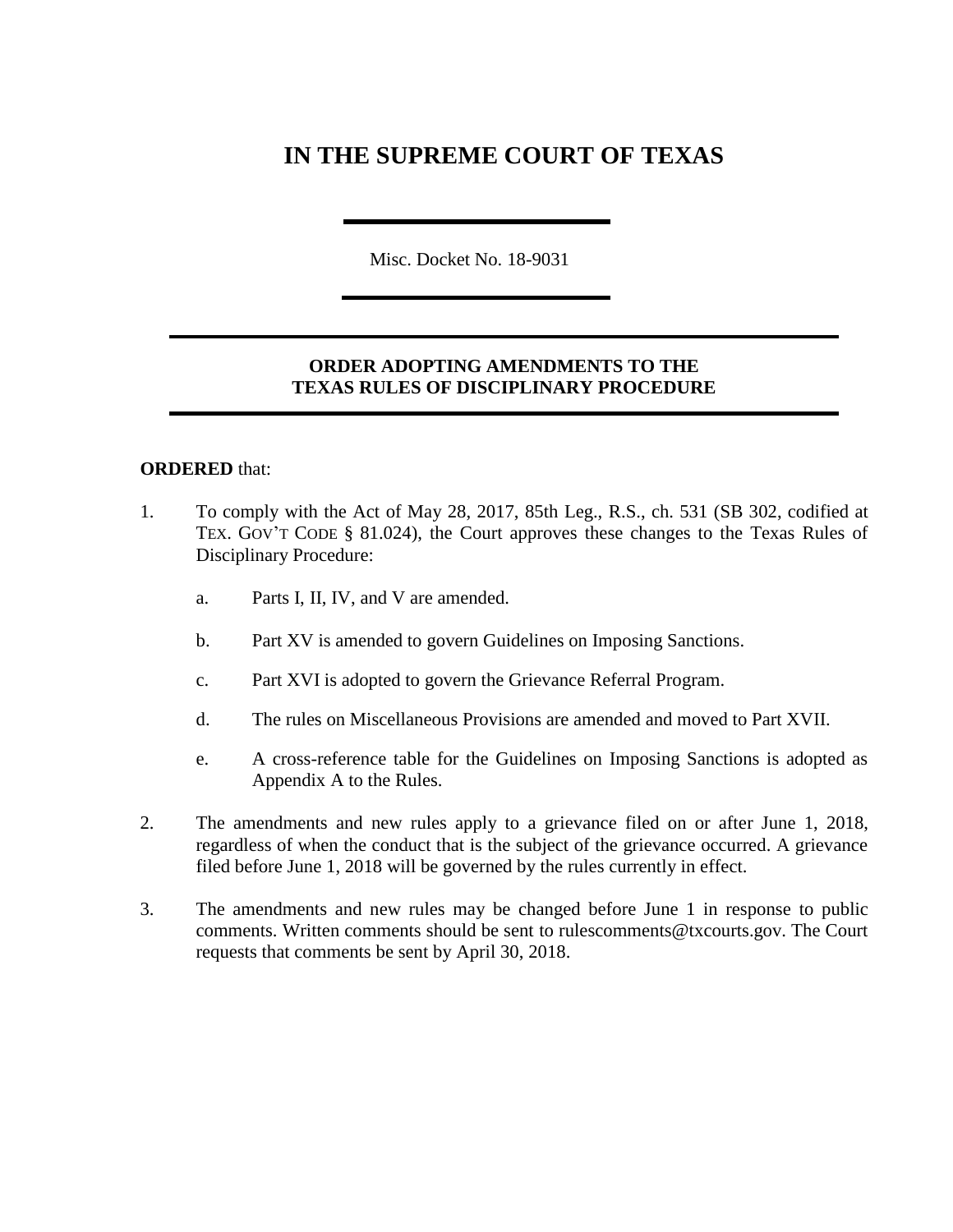- 4. The Clerk is directed to:
	- a. file a copy of this order with the Secretary of State;
	- b. cause a copy of this order to be mailed to each registered member of the State Bar of Texas by publication in the *Texas Bar Journal*;
	- c. send a copy of this order to each elected member of the Legislature; and
	- d. submit a copy of the order for publication in the *Texas Register*.

Dated: March 1, 2018.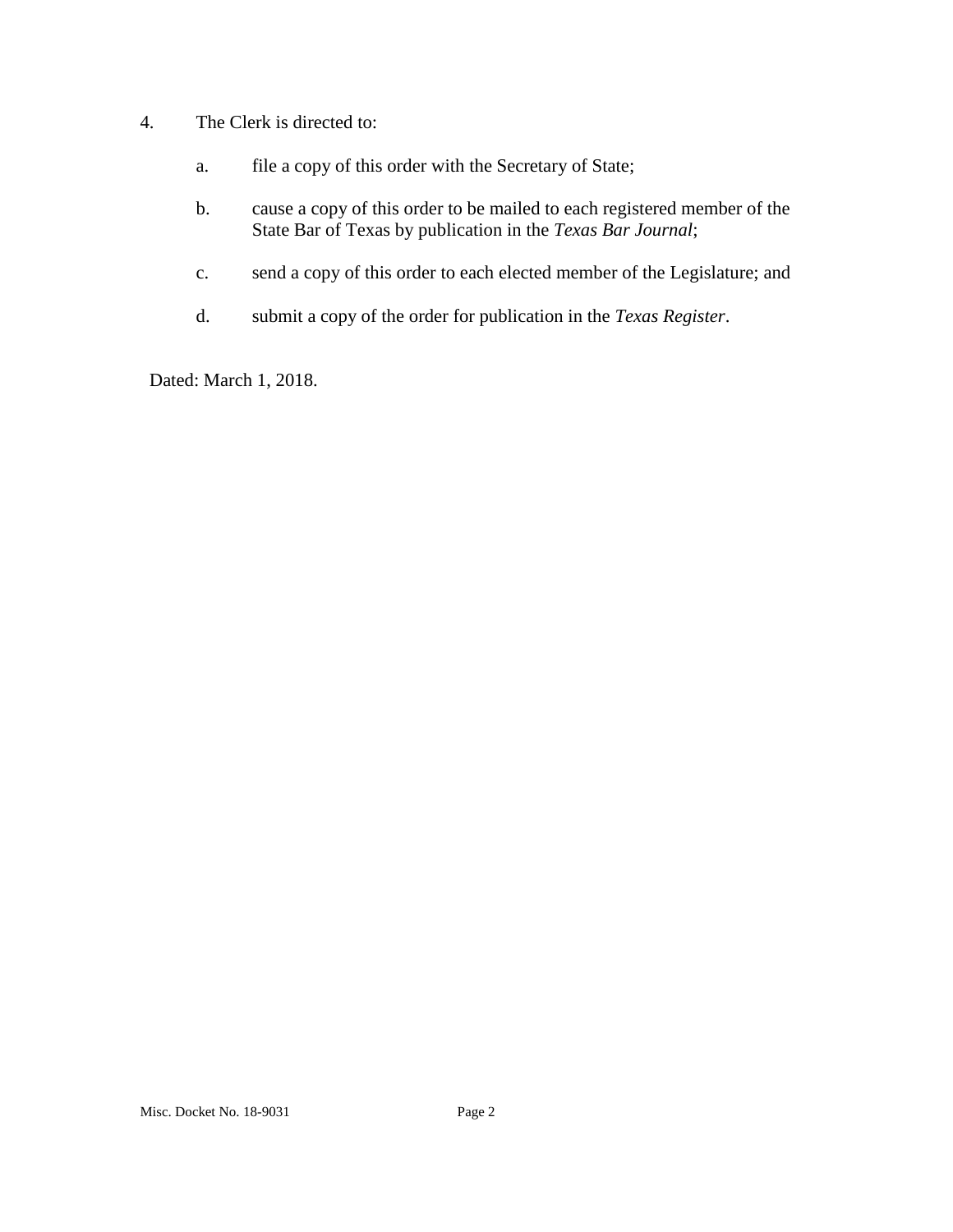an L. Hecht, Chief Justice

 $78$ 

Paul W. Green, Justice

 $P<sub>hil</sub>$  Johnson, Justice  $\rho$ Eva M. Guzman, Justice Debra H. Lehrmann, Justice Jeffrey S. Boyd, Justice V John P. Devine, Justice Brown, Justice  $\Delta$   $\Delta$   $\Delta$ 

James D. Blacklock, Justice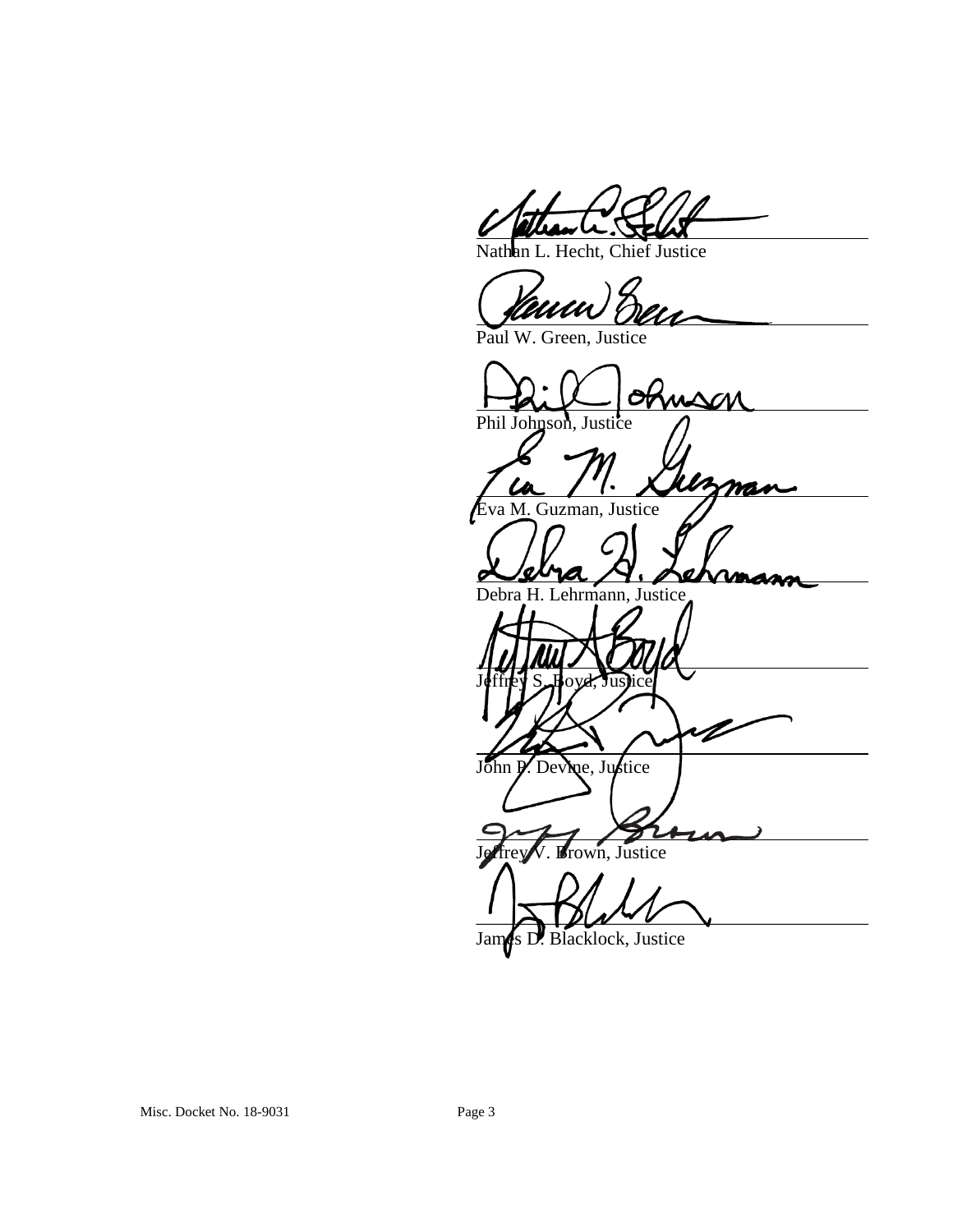#### **TEXAS RULES OF DISCIPLINARY PROCEDURE**

### **PART I. GENERAL RULES**

**\*\*\***

#### **1.06. Definitions:**

A. "Address" means the registered mailing address or preferred email address provided to the State Bar by the Respondent pursuant to Article III of the State Bar Rules. attorney who is the subject of the Grievance, as that address is shown on the membership rolls maintained by the State Bar on behalf of the Clerk of the Supreme Court at the time of receipt of the Grievance by the Chief Disciplinary Counsel.

**\*\*\***

- L. "Disciplinary Proceedings" includes the processing of a Grievance, the investigation and processing of an Inquiry or Complaint, the proceeding before an Investigatory Panel, presentation of a Complaint before a Summary Disposition Panel, and the proceeding before an Evidentiary Panel.
- M. "Discretionary Referral" means a Grievance received by the Office of Chief Disciplinary Counsel that has been determined upon initial classification to involve minor misconduct and is appropriate for referral to the State Bar's Client Attorney Assistance Program.
- N. M. "District" means disciplinary district.
- O. N. "Evidentiary Hearing" means an adjudicatory proceeding before a panel of a grievance committee.
- P. O. "Evidentiary Panel" means a panel of the District Grievance Committee performing an adjudicatory function other than that of a Summary Disposition Panel or an Investigatory Panel with regard to a Disciplinary Proceeding pending before the District Grievance Committee of which the Evidentiary Panel is a subcommittee.
- Q. P. "Evidentiary Petition" means a pleading that satisfies the requirements of Rule 2.17.
- Q. "General Counsel" means the General Counsel of the State Bar of Texas and any and all of his or her assistants.

**\*\*\***

S. "Injury" in Part XV of these Rules is harm to a client, the public, the legal system,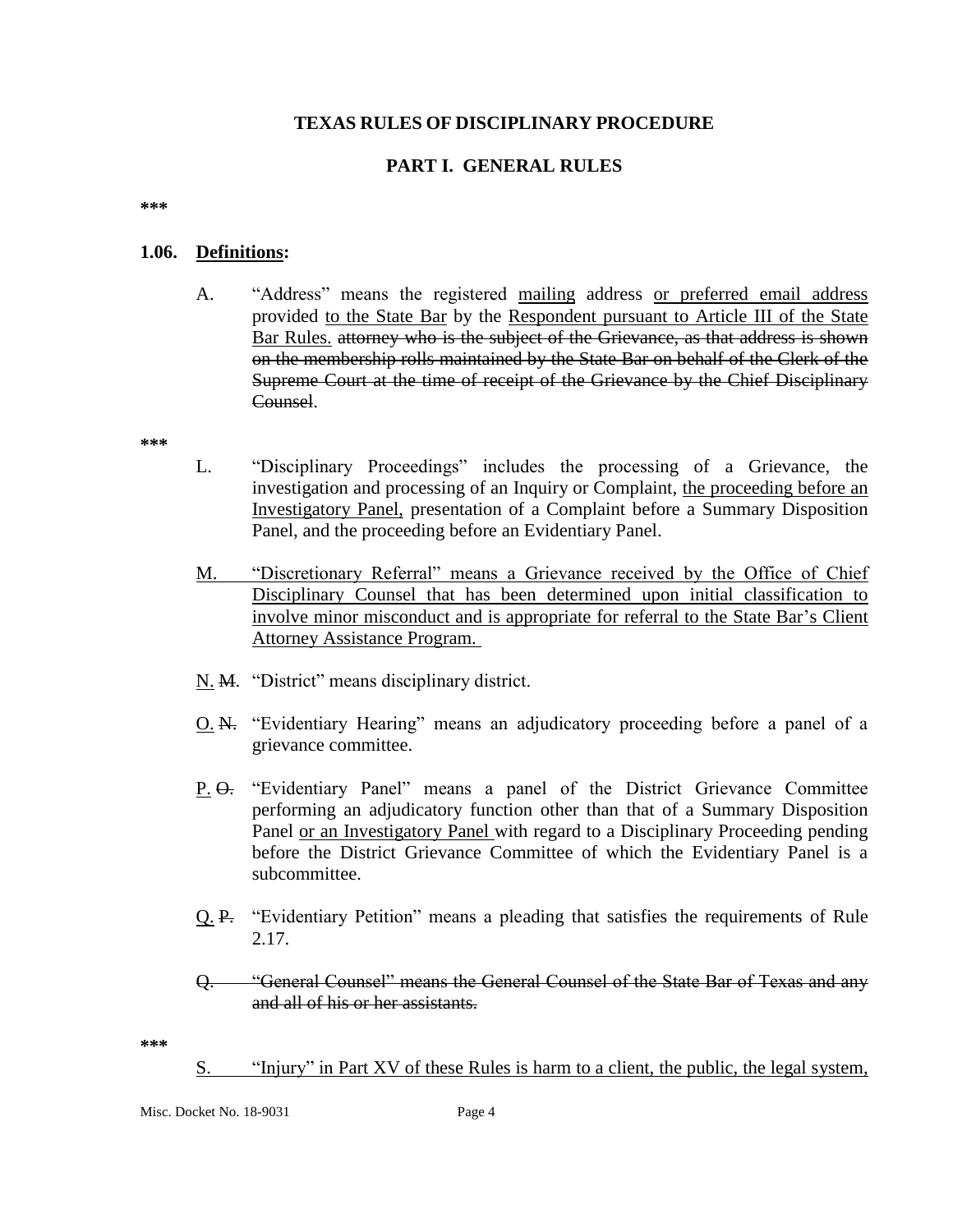or the profession which results from a Respondent's misconduct. The level of injury can range from "serious" injury to "little or no" injury; a reference to "injury" alone indicates any level of injury greater than "little or no" injury.

- T. S. "Inquiry" means any written matter concerning attorney conduct received by the Office of the Chief Disciplinary Counsel that, even if true, does not allege Professional Misconduct or Disability.
- U. "Intent" in Part XV of these Rules is the conscious objective or purpose to accomplish a particular result. A person's intent may be inferred from circumstances.
- V. T. "Intentional Crime" means (1) any Serious Crime that requires proof of knowledge or intent as an essential element or (2) any crime involving misapplication of money or other property held as a fiduciary.
- W. "Investigatory Panel" means a panel of the Committee that conducts a nonadversarial proceeding during the investigation of the Complaint by the Chief Disciplinary Counsel.
- X. "Knowledge" in Part XV of these Rules is the conscious awareness of the nature of attendant circumstances of the conduct but without the conscious objective or purpose to accomplish a particular result. A person's knowledge may be inferred from circumstances.
- Y. "Negligence" in Part XV of these Rules, is the failure to exercise the care that a reasonably prudent and competent lawyer would exercise in like circumstances.
- Z. U. "Just Cause" means such cause as is found to exist upon a reasonable inquiry that would induce a reasonably intelligent and prudent person to believe that an attorney either has committed an act or acts of Professional Misconduct requiring that a Sanction be imposed, or suffers from a Disability that requires either suspension as an attorney licensed to practice law in the State of Texas or probation.
- AA. V."Penal Institution" has the meaning assigned by Article 62.001, Code of Criminal Procedure.
- BB. "Potential injury" in Part XV of these Rules is the harm to a client, the public, the legal system or the profession that is reasonably foreseeable at the time of the Respondent's misconduct, and which, but for some intervening factor or event, would probably have resulted from the Respondent's misconduct.
- CC. W. "Professional Misconduct" includes: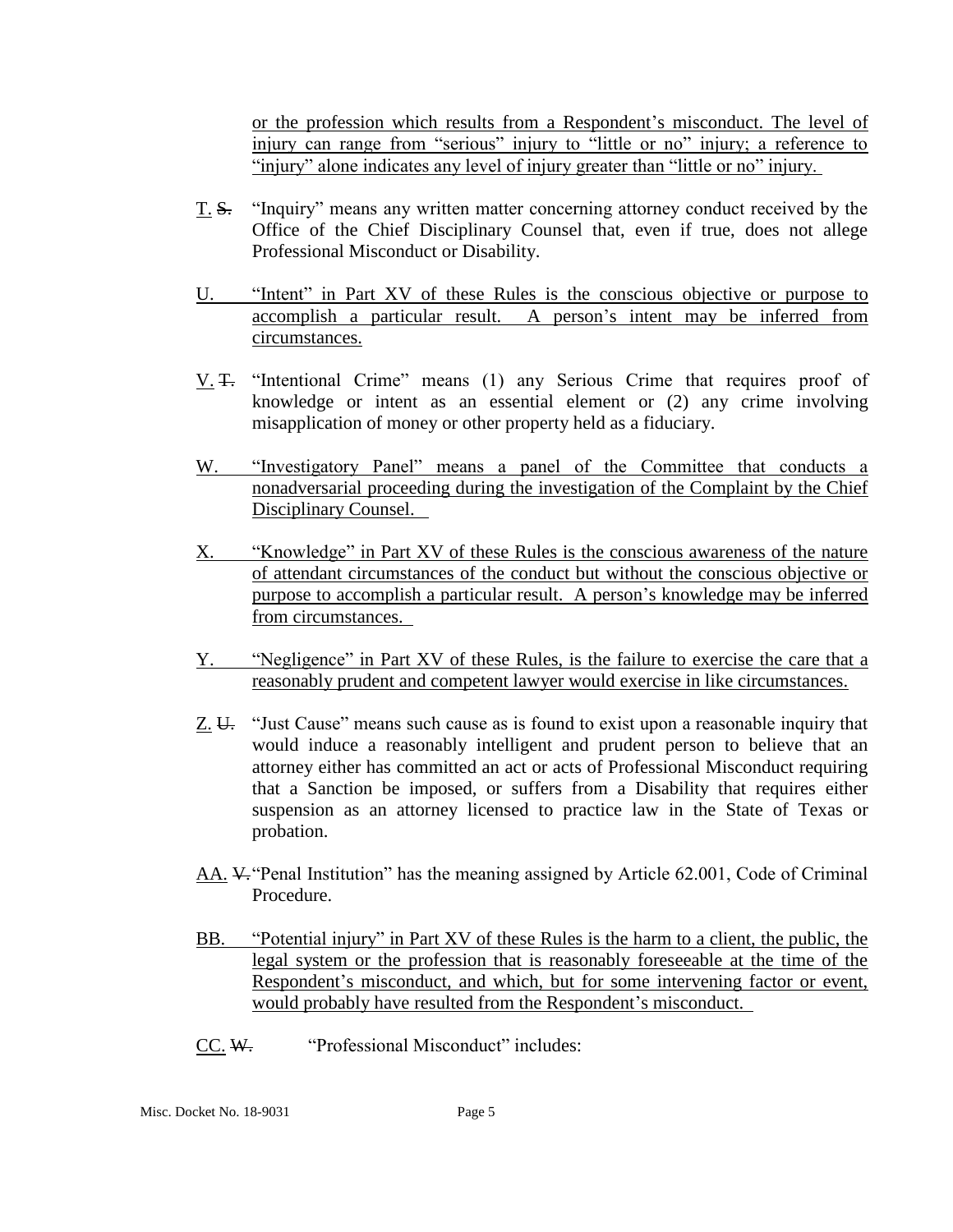- 1. Acts or omissions by an attorney, individually or in concert with another person or persons, that violate one or more of the Texas Disciplinary Rules of Professional Conduct.
- 2. Attorney conduct that occurs in another state or in the District of Columbia and results in the disciplining of an attorney in that other jurisdiction, if the conduct is Professional Misconduct under the Texas Disciplinary Rules of Professional Conduct.
- 3. Violation of any disciplinary or disability order or judgment.
- 4. Engaging in conduct that constitutes barratry as defined by the law of this state.
- 5. Failure to comply with Rule 13.01 of these rules relating to notification of an attorney's cessation of practice.
- 6. Engaging in the practice of law either during a period of suspension or when on inactive status.
- 7. Conviction of a Serious Crime, or being placed on probation for a Serious Crime with or without an adjudication of guilt.
- 8. Conviction of an Intentional Crime, or being placed on probation for an Intentional Crime with or without an adjudication of guilt.
- DD. X. "Reasonable Attorneys' Fees," for purposes of these rules only, means a reasonable fee for a competent private attorney, under the circumstances. Relevant factors that may be considered in determining the reasonableness of a fee include but are not limited to the following:
	- 1. The time and labor required, the novelty and difficulty of the questions involved, and the skill requisite to perform the legal service properly;
	- 2. The fee customarily charged in the locality for similar legal services;
	- 3. The amount involved and the results obtained;
	- 4. The time limitations imposed by the circumstances; and
	- 5. The experience, reputation, and ability of the lawyer or lawyers performing the services.
- EE. ¥ "Respondent" means any attorney who is the subject of a Grievance, Complaint, Disciplinary Proceeding, or Disciplinary Action.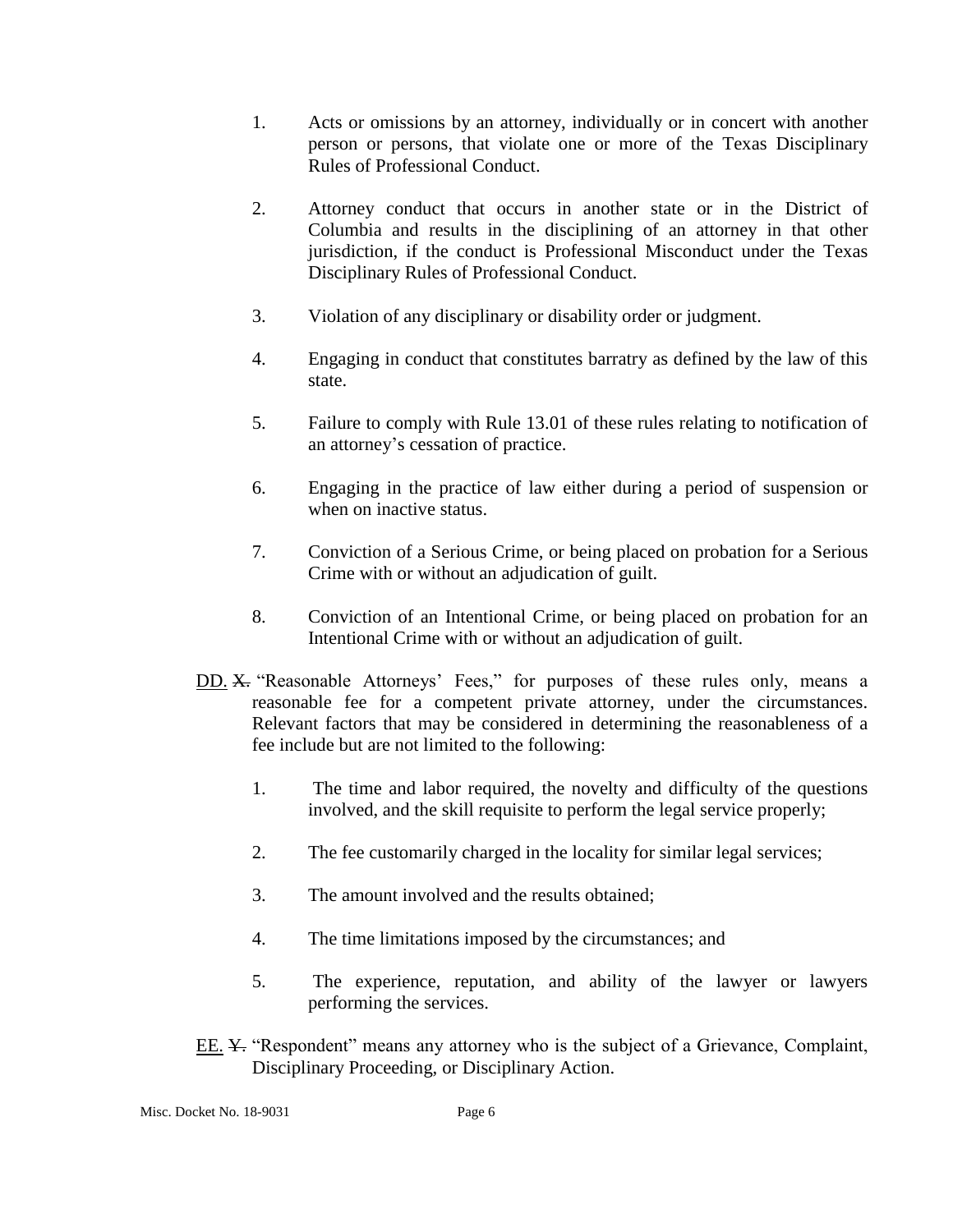FF. Z. "Sanction" means any of the following:

- 1. Disbarment.
- 2. Resignation in lieu of discipline.
- 3. Indefinite Disability suspension.
- 4. Suspension for a term certain.
- 5. Probation of suspension, which probation may be concurrent with the period of suspension, upon such reasonable terms as are appropriate under the circumstances.
- 6. Interim suspension.
- 7. Public reprimand.
- 8. Private reprimand.

The term "Sanction" may include the following additional ancillary requirements.

- a. Restitution (which may include repayment to the Client Security Fund of the State Bar of any payments made by reason of Respondent's Professional Misconduct); and
- b. Payment of Reasonable Attorneys' Fees and all direct expenses associated with the proceedings.
- GG. AA. "Serious Crime" means barratry; any felony involving moral turpitude; any misdemeanor involving theft, embezzlement, or fraudulent or reckless misappropriation of money or other property; or any attempt, conspiracy, or solicitation of another to commit any of the foregoing crimes.
- HH. **BB.** "State Bar" means the State Bar of Texas.
- II. CC. "Summary Disposition Panel" means a panel of the Committee that determines whether a Complaint should proceed or should be dismissed based upon the absence of evidence to support a finding of Just Cause after a reasonable investigation by the Chief Disciplinary Counsel of the allegations in the Grievance.
- JJ. DD. "Wrongfully Imprisoned Person" has the meaning assigned by Section 501.101, Government Code.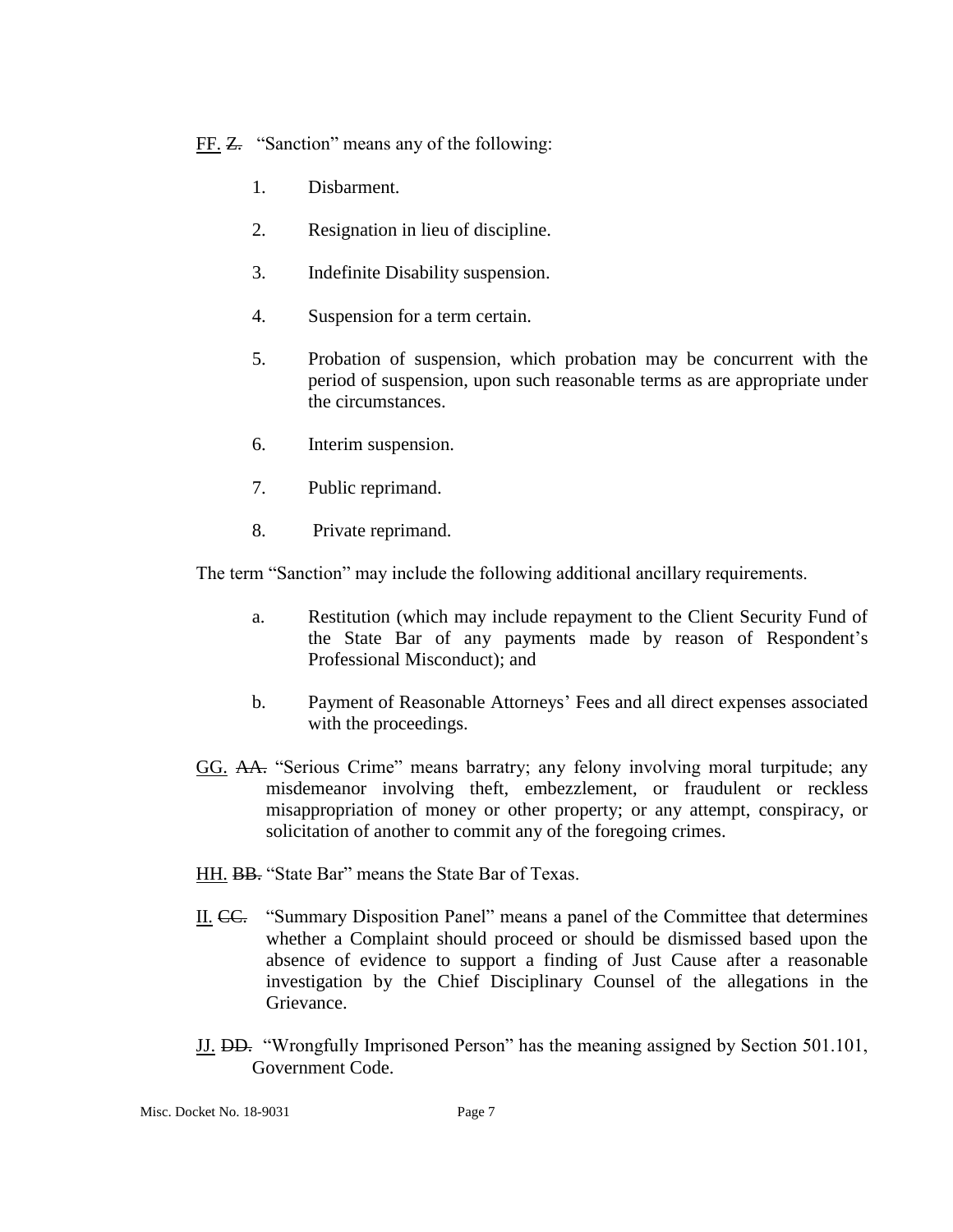#### **PART II. THE DISTRICT GRIEVANCE COMMITTEES**

**\*\*\***

- **2.06. Assignment of Committee Members:** Each member of a Committee shall act through panels assigned by the chair of the Committee for investigatory hearings, summary disposition dockets, and evidentiary hearings. Promptly after assignment, notice must be provided to the Respondent by United States certified mail, return receipt requested, of the names and addresses of the panel members assigned to each Complaint. A member is disqualified or is subject to recusal as a panel member for an evidentiary hearing if a district judge would, under similar circumstances, be disqualified or recused. If a member is disqualified or recused, another member shall be appointed by the Committee chair. No peremptory challenges of a Committee member are allowed. Any alleged grounds for disqualification or recusal of a panel member are conclusively waived if not brought to the attention of the panel within ten days after receipt of notification of the names and addresses of members of the panel; however, grounds for disqualification or recusal not reasonably discoverable within the ten day period may be asserted within ten days after they were discovered or in the exercise of reasonable diligence should have been discovered.
- **2.07. Duties of Committees:** Committees shall act through panels, as assigned by the Committee chairs, to conduct investigatory hearings, summary disposition dockets, and evidentiary hearings. No panel may consist of more than one-half of all members of the Committee or fewer than three members. If a member of a panel is disqualified, recused or otherwise unable to serve, the chair shall appoint a replacement. Panels must be composed of two attorney members for each public member. A quorum must include at least one public member for every two attorney members present and consists of a majority of the membership of the panel, and business shall be conducted upon majority vote of those members present, a quorum being had. In matters in which evidence is taken, no member may vote unless that member has heard or reviewed all the evidence. It shall be conclusively presumed, however, not subject to discovery or challenge in any subsequent proceeding, that every member casting a vote has heard or reviewed all the evidence. No member, attorney or public, may be appointed by the chair to an for both the Summary Disposition docket and the Evidentiary Panel pertaining to the same disciplinary matter that the member considered at either an investigatory hearing or summary disposition docket. Any tie vote is a vote in favor of the position of the Respondent.

\*\*\*

**2.10. Classification of Grievances Inquiries and Complaints:** The Chief Disciplinary Counsel shall within thirty days examine each Grievance received to determine whether it constitutes an Inquiry, or a Complaint, or a Discretionary Referral.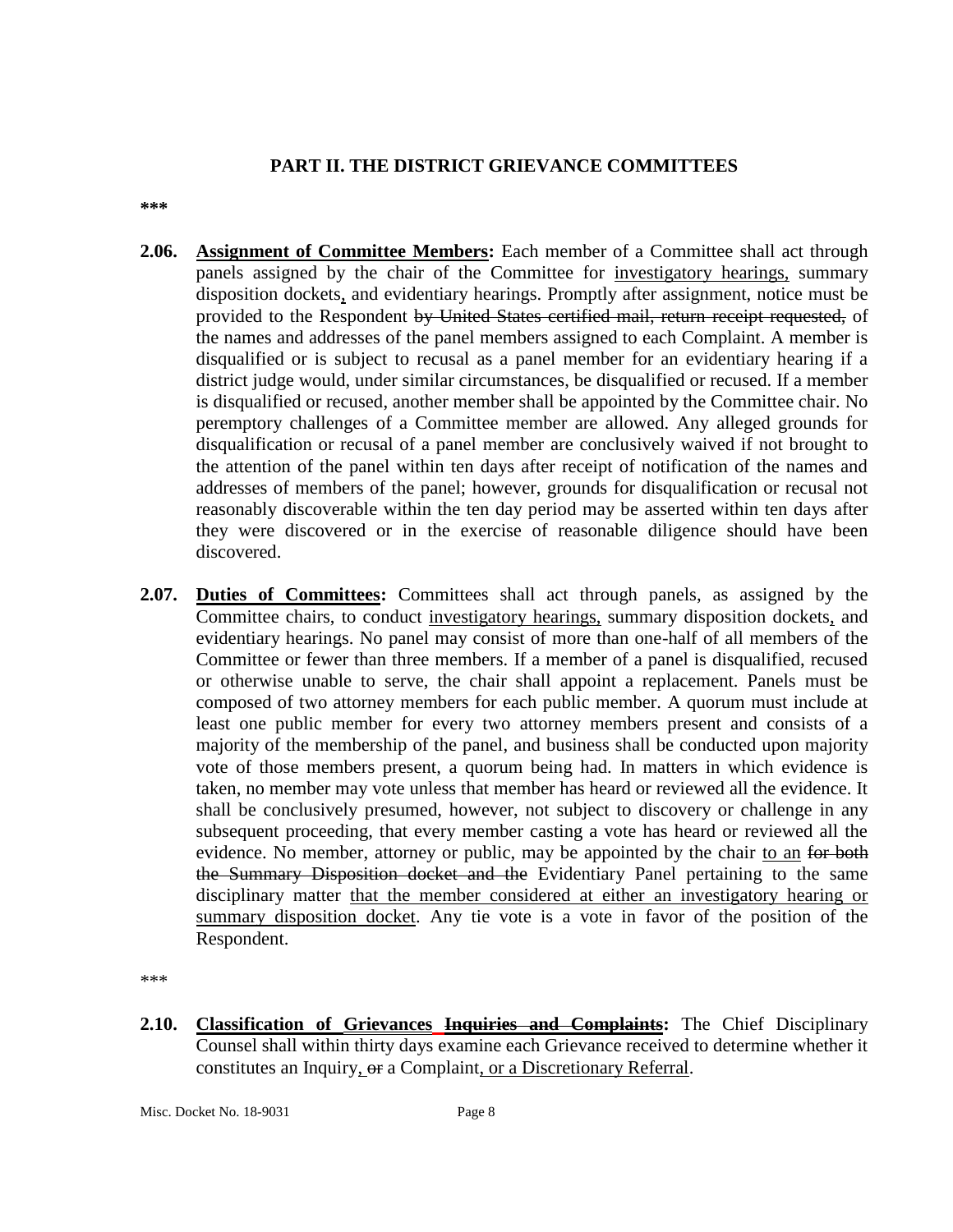- A. If the Grievance is determined to constitute an Inquiry, the Chief Disciplinary Counsel shall notify the Complainant and Respondent of the dismissal. The Complainant may, within thirty days from notification of the dismissal, appeal the determination to the Board of Disciplinary Appeals. If the Board of Disciplinary Appeals affirms the classification as an Inquiry, the Complainant will be so notified and may within twenty days amend the Grievance one time only by providing new or additional evidence. The Complainant may appeal a decision by the Chief Disciplinary Counsel to dismiss the amended Complaint as an Inquiry to the Board of Disciplinary Appeals. No further amendments or appeals will be accepted. In all instances where a Grievance is dismissed as an Inquiry other than where the attorney is deceased or is not licensed to practice law in the State of Texas, the Chief Disciplinary Counsel shall refer the Inquiry to a voluntary mediation and dispute resolution procedure.
- B. If the Grievance is determined to constitute a Complaint, the Respondent shall be provided a copy of the Complaint with notice to respond, in writing, to the allegations of the Complaint. The notice shall advise the Respondent that the Chief Disciplinary Counsel may provide appropriate information, including the Respondent's response, to law enforcement agencies as permitted by Rule 6.08. The Respondent shall deliver the response to both the Office of the Chief Disciplinary Counsel and the Complainant within thirty days after receipt of the notice.
- C. If the Grievance is determined to be a Discretionary Referral, the Chief Disciplinary Counsel will notify the Complainant and the Respondent of the referral to the State Bar's Client Attorney Assistance Program (CAAP). No later than sixty days after the Grievance is referred, CAAP will notify the Chief Disciplinary Counsel of the outcome of the referral. The Chief Disciplinary Counsel must, within fifteen days of notification from CAAP, determine whether the Grievance should be dismissed as an Inquiry or proceed as a Complaint. The Chief Disciplinary Counsel and CAAP may share confidential information for all Grievances classified as Discretionary Referrals.
- **2.11. Venue:** Venue of District Grievance Committee proceedings shall be in accordance with the following:
	- A. Investigatory Panel Proceedings. Proceedings of an Investigatory Panel shall be conducted by a Panel for the county where the alleged Professional Misconduct occurred, in whole or in part. If the acts or omissions complained of occurred wholly outside the State of Texas, proceedings shall be conducted by a Panel for the county of Respondent's residence and, if Respondent has no residence in Texas, by a Panel for Travis County, Texas.
	- B. Summary Disposition Panel Proceedings. Proceedings of a Summary Disposition Panel shall be conducted by a Panel for the county where the alleged Professional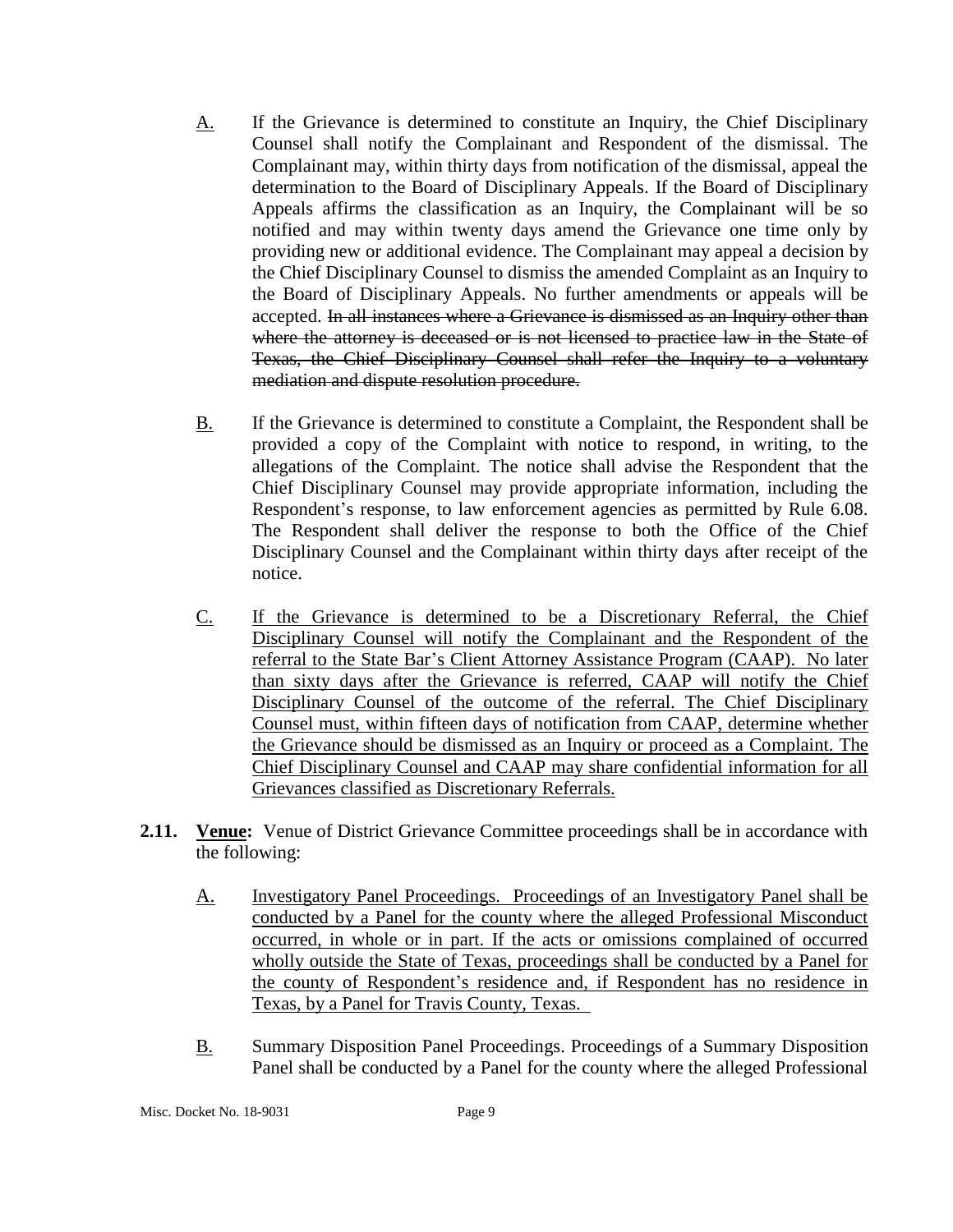Misconduct occurred, in whole or in part. If the acts or omissions complained of occurred wholly outside the State of Texas, proceedings shall be conducted by a Panel for the county of Respondent's residence and, if Respondent has no residence in Texas, by a Panel for Travis County, Texas.

C. Evidentiary Panel Proceedings. Proceedings of In an Evidentiary Panel proceeding, venue shall be conducted by a Panel for in the county where of Respondent's principal place of practice is maintained; or if the Respondent does not maintain a place of practice within the State of Texas, in the county of Respondent's residence; or if the Respondent maintains neither a residence nor a place of practice within the State of Texas, then in the county where the alleged Professional Misconduct occurred, in whole or in part. In all other instances, venue is in Travis County, Texas.

# **2.12. Investigation and Determination of Just Cause:**

- A. No more than sixty days after the date by which the Respondent must file a written response to the Complaint as set forth in Rule 2.10, the Chief Disciplinary Counsel shall investigate the Complaint and determine whether there is Just Cause.
- B. During the investigation, the Chief Disciplinary Counsel, with the approval of the chair of the Committee, may issue a subpoena that relates to the Complaint, for the production of books, documents, papers, banking records, and other tangible things. Any contest between the Chief Disciplinary Counsel and the Respondent about the materiality of the production sought will be determined by the chair of the Committee.
- C. The Chief Disciplinary Counsel may set a Complaint for an investigatory hearing and, with the approval of the chair of the Investigatory Panel, issue a subpoena (1) that relates to the Complaint, for the production of books, documents, papers, banking records, and other tangible things; or (2) to compel the attendance of witnesses, including the Respondent, at an investigatory hearing. Any contest between the Chief Disciplinary Counsel and Respondent about the materiality of the production or testimony sought will be determined by the chair of the Investigatory Panel.
- D. Subpoenas must notify the witness of the time, date, and place of appearance and must contain a description of the materials to be produced. Subpoenas must be served on witnesses personally or in accordance with Rule 21a, Texas Rules of Civil Procedure. Proof of service shall be by certification of the server or by return receipt. The subpoena is enforceable by the district court of the county in which the attendance or production is required. Witnesses shall be paid witness fees and mileage the same as for a district court.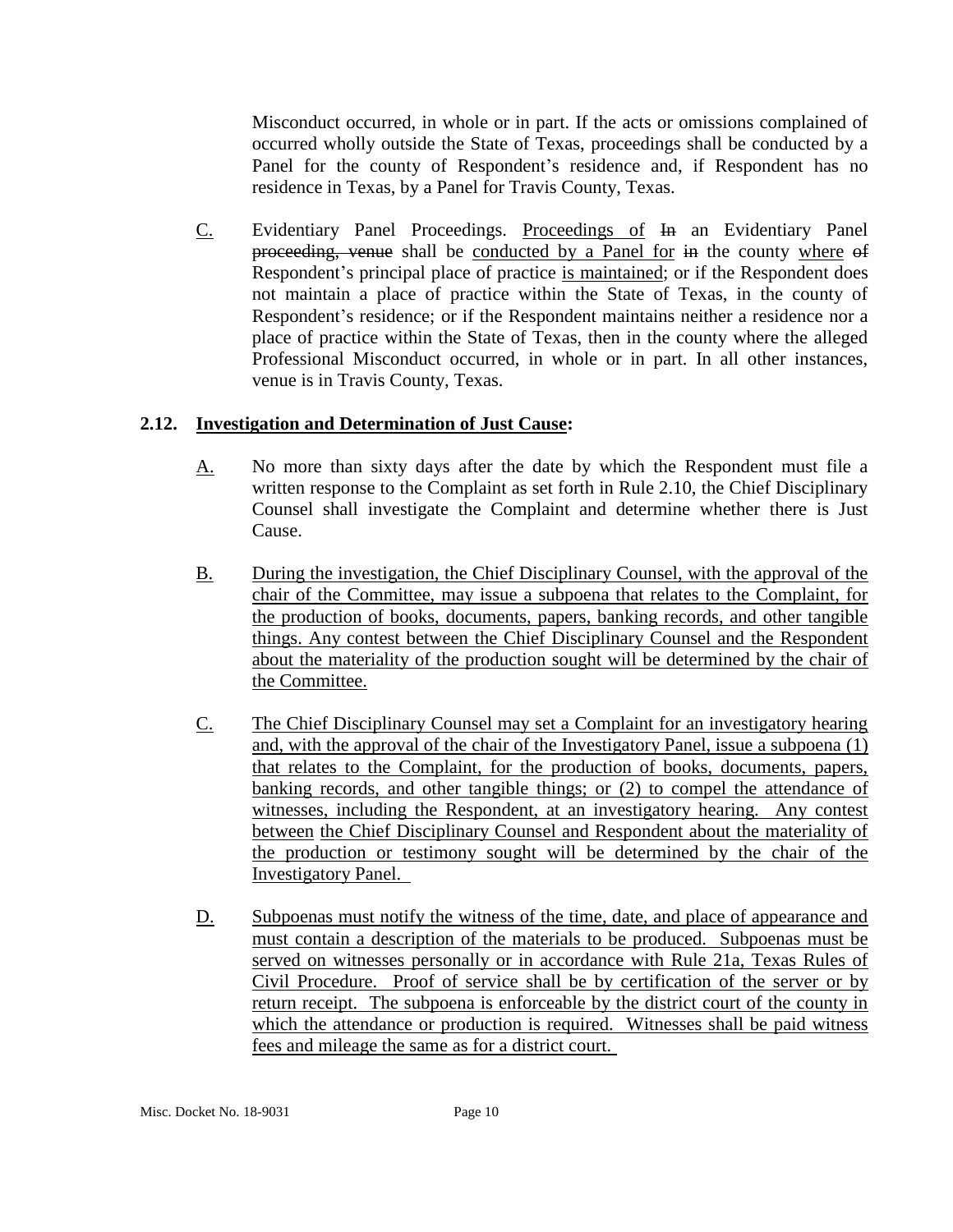- E. The issuance of a subpoena or setting of an investigatory hearing extends the Just Cause determination date to sixty days from the date of compliance with a subpoena or the completion of an investigatory hearing, whichever is later.
- F. An investigatory hearing on a Complaint will be set before an Investigatory Panel and is a nonadversarial proceeding that may be conducted by teleconference. The chair of the Investigatory Panel may administer oaths and may set forth procedures for eliciting evidence, including witness testimony. Witness examination may be conducted by the Chief Disciplinary Counsel, the Respondent, or the panel. An investigatory hearing is strictly confidential and any record, transcript, or audio or visual recording may be released only for use in a disciplinary matter.
- G. An investigatory hearing may result in a dismissal of the Complaint or a negotiated sanction with the Respondent. A negotiated sanction may include any Sanction available under these rules, including a referral to the Grievance Referral Program in accordance with Part XVI of these Rules. If a negotiated sanction is reached, the terms shall be embodied in a written judgment, which must contain findings of fact, conclusions of law, and the Sanctions to be imposed. The judgment must be entered by the chair of the Investigatory Panel and signed by the Chief Disciplinary Counsel and the Respondent. If a negotiated sanction is not reached, the Complaint will proceed in accordance with Rule 2.14 and Rule 2.15.
- **2.13. Summary Disposition Setting:** Upon investigation, if the Chief Disciplinary Counsel determines that Just Cause does not exist to proceed on the Complaint, the Chief Disciplinary Counsel shall place the Complaint on a Summary Disposition Panel docket, which may be conducted by teleconference. At the Summary Disposition Panel docket, the Chief Disciplinary Counsel will present the Complaint together with any information, documents, evidence, and argument deemed necessary and appropriate by the Chief Disciplinary Counsel, without the presence of the Complainant or Respondent. The Summary Disposition Panel shall determine whether the Complaint should be dismissed or should proceed. If the Summary Disposition Panel dismisses the Complaint, both the Complainant and Respondent will be so notified. There is no appeal from a determination by the Summary Disposition Panel that the Complaint should be dismissed or should proceed. All Complaints presented to the Summary Disposition Panel and not dismissed will proceed in accordance with Rule 2.14 and Rule 2.15 be placed on the Hearing Docket. The fact that a Complaint was placed on the Summary Disposition Panel Docket and not dismissed is wholly inadmissible for any purpose in the instant or any subsequent Disciplinary Proceeding or Disciplinary Action. Files of dismissed Disciplinary Proceedings will be retained for one hundred eighty days, after which time the files may be destroyed. No permanent record will be kept of Complaints dismissed except to the extent necessary for statistical reporting purposes. In all instances where a Complaint is dismissed by a Summary Disposition Panel other than where the attorney is deceased or is not licensed to practice law in the State of Texas, the Chief Disciplinary Counsel shall refer the Inquiry to a voluntary mediation and dispute resolution procedure.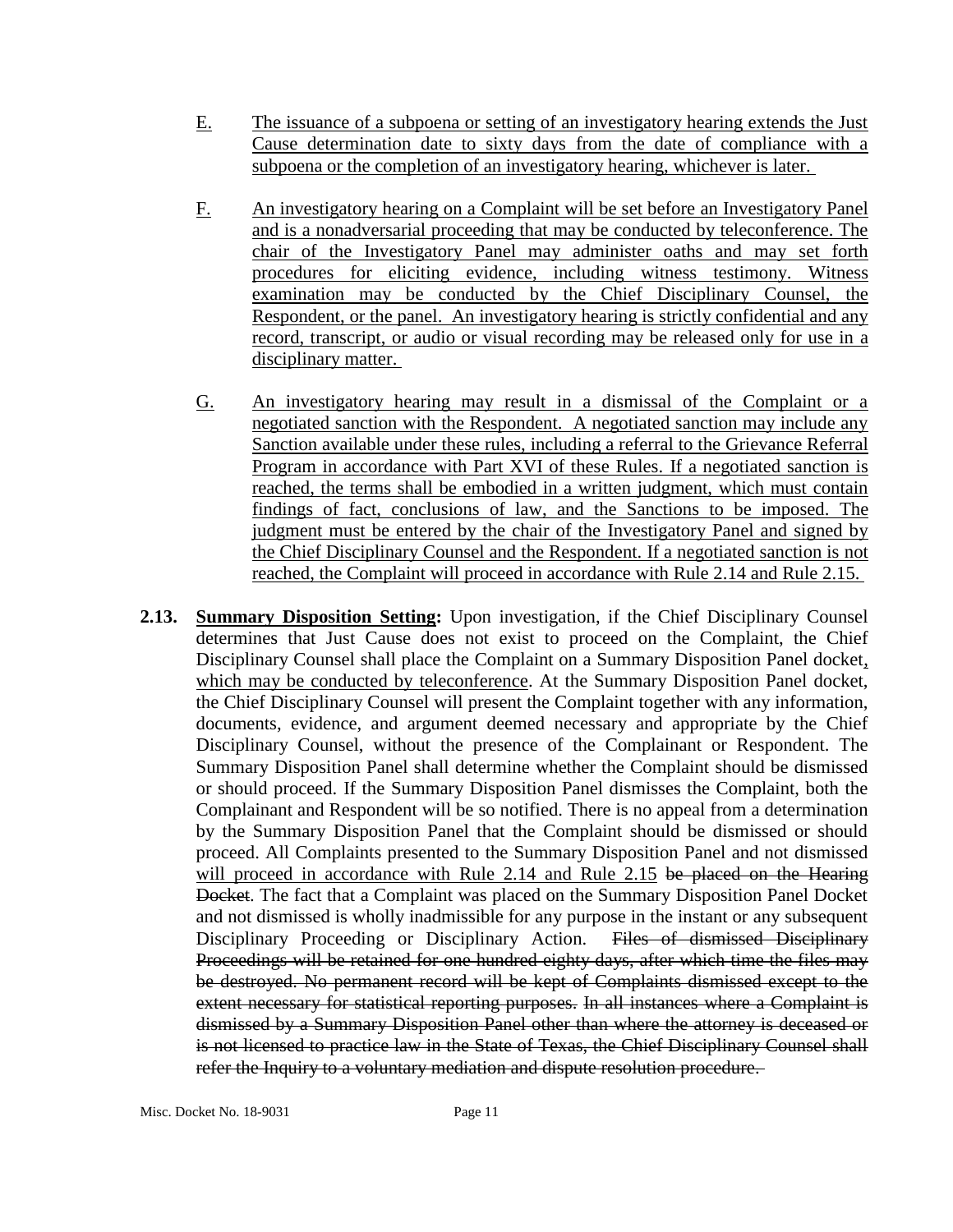- **2.14. Proceeding Upon a Determination of Just Cause:** All rights characteristically reposed in a client by the common law of this State as to every Complaint not dismissed after an investigatory hearing, resolved through a negotiated judgment entered by an Investigatory Panel, or dismissed by the Summary Disposition Panel are vested in the Commission.
	- A. Client of Chief Disciplinary Counsel: The Commission is the client of the Chief Disciplinary Counsel for every Complaint not dismissed after an investigatory hearing, resolved through a negotiated judgment entered by an Investigatory Panel, or dismissed by the Summary Disposition Panel.

**\*\*\***

D. Notification of Complaint: For each Complaint not dismissed after an investigatory hearing, resolved through a negotiated judgment entered by an Investigatory Panel, or dismissed by the Summary Disposition Panel, the Chief Disciplinary Counsel shall give the Respondent written notice of the acts and/or omissions engaged in by the Respondent and of the Texas Disciplinary Rules of Professional Conduct that the Chief Disciplinary Counsel contends are violated by the alleged acts and/or omissions. Such notice shall be given by certified mail, return receipt requested, sent to the Respondent at the Address.

**\*\*\***

#### **2.16. Confidentiality:**

A. All members and staff of the Office of Chief Disciplinary Counsel, Board of Disciplinary Appeals, Committees, and Commission shall maintain as confidential all Disciplinary Proceedings and associated records, except that:

**\*\*\***

- 2. a negotiated judgment entered by an Investigatory Panel for any Sanction other than a private reprimand may be disclosed;
- 32. if the Evidentiary Panel finds that professional misconduct occurred and imposes any Sanction other than a private reprimand;
	- a. the Evidentiary Panel's final judgment is a public record from the date the judgment is signed; and
	- b. once all appeals, if any, have been exhausted and the judgment is final, the Office of Chief Disciplinary Counsel shall, upon request, disclose all documents, statements, and other information relating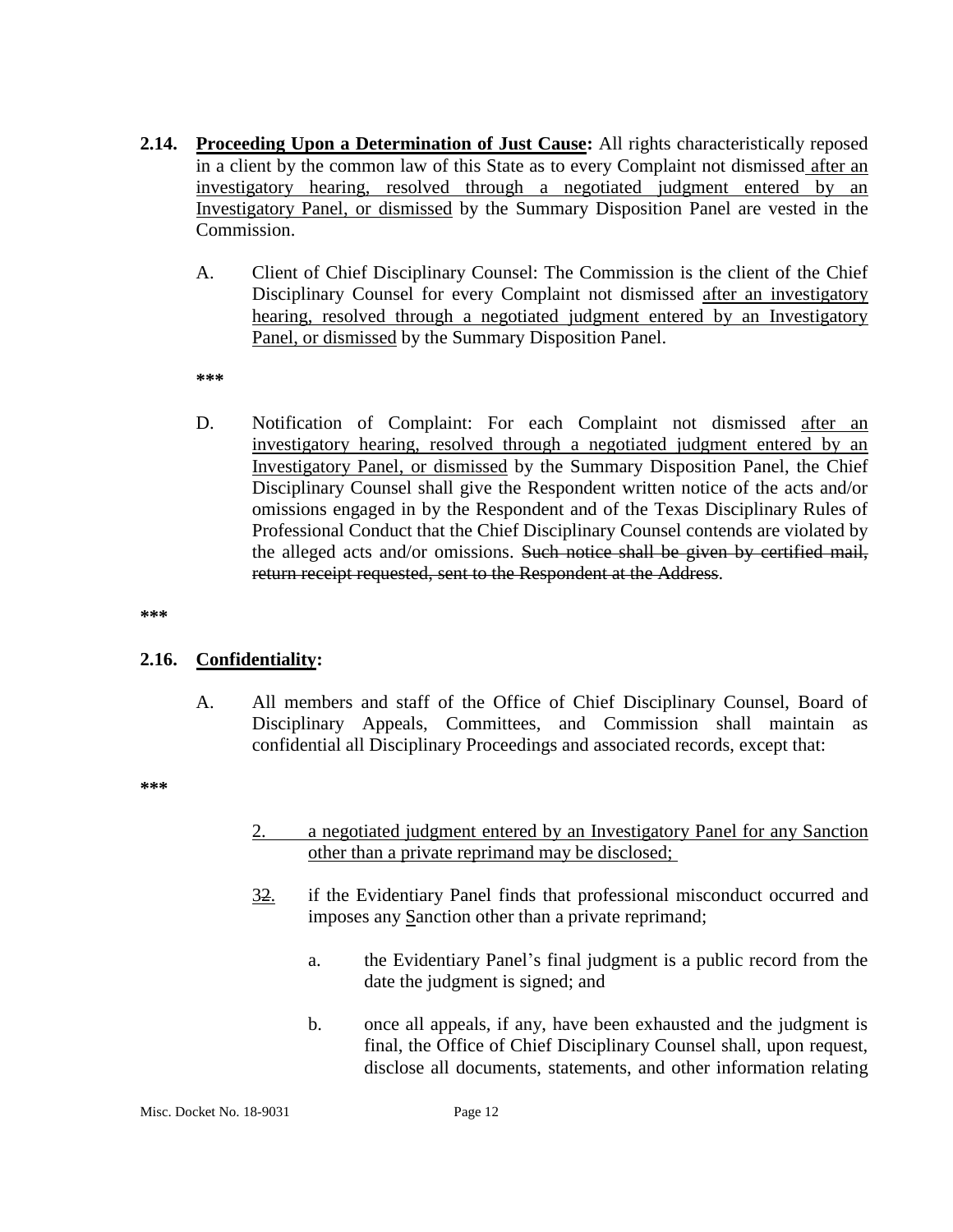to the Disciplinary Proceeding that came to the attention of the Evidentiary Panel during the Disciplinary Proceeding;

- 43. the record in any appeal to the Board of Disciplinary Appeals from an Evidentiary Panel's final judgment, other than an appeal from a judgment of private reprimand, is a public record; and
- 54. facts and evidence that are discoverable elsewhere are not made confidential merely because they are discussed or introduced in the course of a Disciplinary Proceeding.
- B. The deliberations and voting of an <u>Investigatory Panel or</u> Evidentiary Panel are strictly confidential and not subject to discovery. No person is competent to testify as to such deliberations and voting.

**\*\*\***

D. Files of dismissed Disciplinary Proceedings will be retained for one hundred eighty days, after which time the files may be destroyed. No permanent record will be kept of Complaints dismissed except to the extent necessary for statistical reporting purposes.

**\*\*\***

- **2.18. Imposition of Sanctions**: The Evidentiary Panel may, in its discretion, conduct a separate hearing and receive evidence as to the appropriate Sanctions to be imposed. Indefinite Disability sanction is not an available Sanction in a hearing before an Evidentiary Panel. In determining the appropriate Sanctions, the Evidentiary Panel shall consider:
	- A. The nature and degree of the Professional Misconduct for which the Respondent is being sanctioned;
	- B. The seriousness of and circumstances surrounding the Professional Misconduct;
	- C. The loss or damage to clients;
	- D. The damage to the profession;
	- E. The assurance that those who seek legal services in the future will be insulated from the type of Professional Misconduct found;
	- F. The profit to the attorney;
	- G. The avoidance of repetition;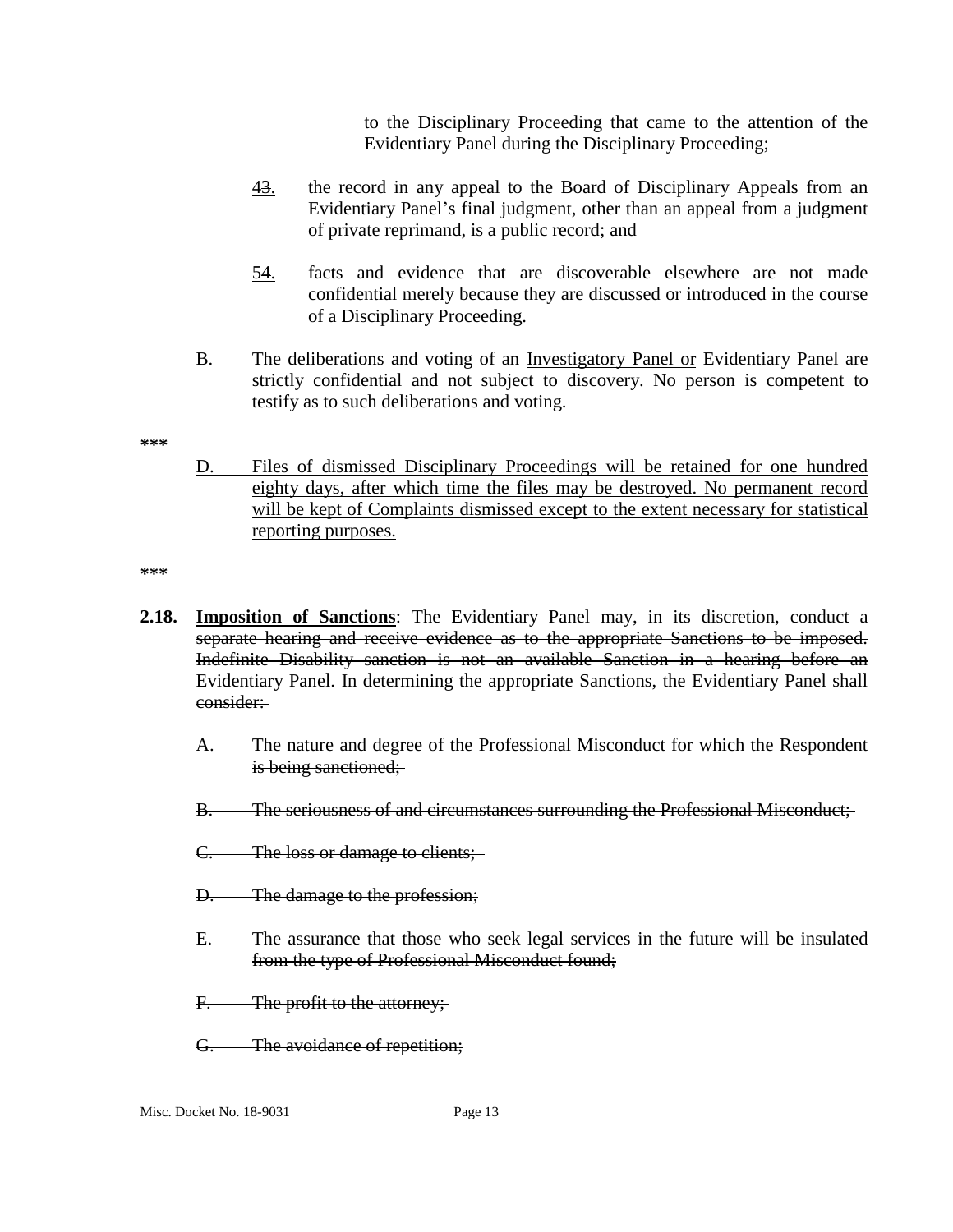H. The deterrent effect on others;

I. The maintenance of respect for the legal profession;

J. The conduct of the Respondent during the course of the Disciplinary Proceeding;

In addition, the Respondent's disciplinary record, including any private reprimands, is admissible on the appropriate Sanction to be imposed. Respondent's Disability may not be considered in mitigation, unless Respondent demonstrates that he or she is successfully pursuing in good faith a program of recovery or appropriate course of treatment.

- **2.182.19. Terms of Judgment**: In any judgment of disbarment or suspension that is not stayed, the Evidentiary Panel shall order the Respondent to surrender his or her law license and permanent State Bar card to the Chief Disciplinary Counsel for transmittal to the Clerk of the Supreme Court. In all judgments imposing disbarment or suspension, the Evidentiary Panel shall enjoin the Respondent from practicing law or from holding himself or herself out as an attorney eligible to practice law during the period of disbarment or suspension. In all judgments of disbarment, suspension, or reprimand, the Evidentiary Panel shall make all other orders as it finds appropriate, including probation of all or any portion of suspension.
- **2.192.20. Restitution**: In all cases in which the proof establishes that the Respondent's misconduct involved the misappropriation of funds and the Respondent is disbarred or suspended, the panel's judgment must require the Respondent to make restitution during the period of suspension, or before any consideration of reinstatement from disbarment, and must further provide that its judgment of suspension shall remain in effect until evidence of satisfactory restitution is made by Respondent and verified by the Chief Disciplinary Counsel.
- **2.202.21. Notice of Decision**: The Complainant, the Respondent, and the Commission must be notified in writing of the judgment of the Evidentiary Panel. The notice sent to the Respondent and the Commission must clearly state that any appeal of the judgment must be filed with the Board of Disciplinary Appeals within thirty days of the date of the notice. If the Evidentiary Panel finds that the Respondent committed professional misconduct, a copy of the Evidentiary Petition and the judgment shall be transmitted by the Office of the Chief Disciplinary Counsel to the Clerk of the Supreme Court. The Clerk of the Supreme Court shall make an appropriate notation on the Respondent's permanent record.
- **2.212.22. Post Judgment Motions**: Any motion for new hearing or motion to modify the judgment must comport with the provisions of the applicable Texas Rules of Civil Procedure pertaining to motions for new trial or to motions to modify judgments.

**2.222.23. Probated Suspension--Revocation Procedure**: If all or any part of a suspension from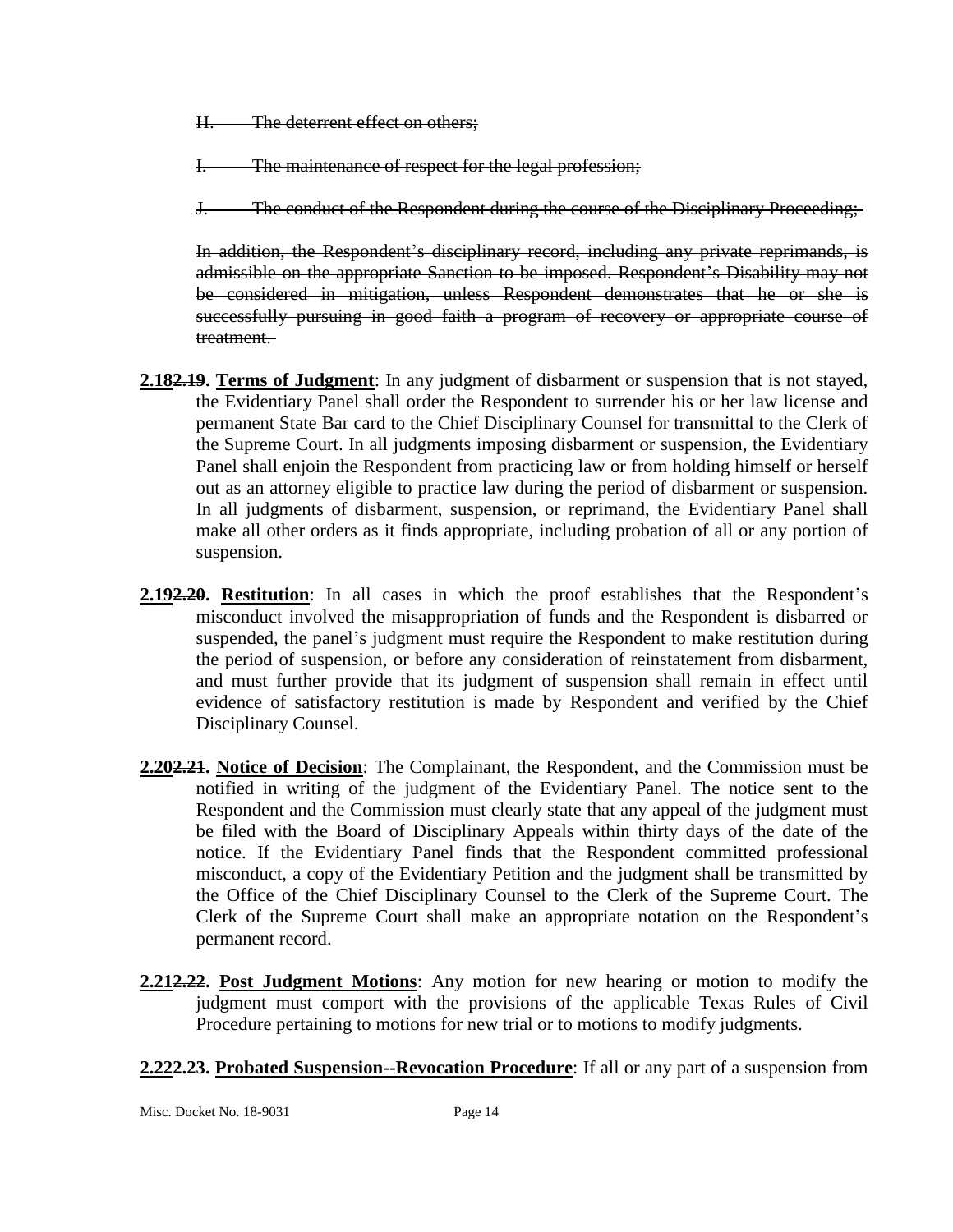the practice of law is probated under this Part II, the Board of Disciplinary Appeals is hereby granted jurisdiction for the full term of suspension, including any probationary period, to hear a motion to revoke probation. If the Chief Disciplinary Counsel files a motion to revoke probation, it shall be set for hearing within thirty days of service of the motion upon the Respondent. Service upon the Respondent shall be sufficient if made in accordance with Rule 21a of the Texas Rules of Civil Procedure. Upon proof, by a preponderance of the evidence, of a violation of probation, the same shall be revoked and the attorney suspended from the practice of law for the full term of suspension without credit for any probationary time served. The Board of Disciplinary Appeals' Order revoking a probated suspension cannot be superseded or stayed.

- **2.232.24. Appeals by Respondent or Commission**: The Respondent or Commission may appeal the judgment to the Board of Disciplinary Appeals. Such appeals must be on the record, determined under the standard of substantial evidence. Briefs may be filed as a matter of right. The time deadlines for such briefs shall be promulgated by the Board of Disciplinary Appeals. An appeal, if taken, is perfected when a written notice of appeal is filed with the Board of Disciplinary Appeals. The notice of appeal must reflect the intention of the Respondent or the Commission to appeal and identify the decision from which appeal is perfected. The notice of appeal must be filed within thirty days after the date of judgment, except that the notice of appeal must be filed within ninety days after the date of judgment if any party timely files a motion for new trial or a motion to modify the judgment.
- **2.242.25. No Supersedeas**: An Evidentiary Panel's order of disbarment cannot be superseded or stayed. The Respondent may within thirty days from entry of judgment petition the Evidentiary Panel to stay a judgment of suspension. The Respondent carries the burden of proof by preponderance of the evidence to establish by competent evidence that the Respondent's continued practice of law does not pose a continuing threat to the welfare of Respondent's clients or to the public. An order of suspension must be stayed during the pendency of any appeals therefrom if the Evidentiary Panel finds that the Respondent has met that burden of proof. An Evidentiary Panel may condition its stay upon reasonable terms, which may include, but are not limited to, the cessation of any practice found to constitute Professional Misconduct, or it may impose a requirement of an affirmative act such as an audit of a Respondent's client trust account.
- **2.252.26. Disposition on Appeal**: The Board of Disciplinary Appeals may, in any appeal of the judgment of an Evidentiary Panel within its jurisdiction:
	- A. Affirm the decision of the Evidentiary Panel, in whole or in part;
	- B. Modify the Evidentiary Panel's judgment and affirm it as modified;
	- C. Reverse the decision of the Evidentiary Panel, in whole or in part, and render the judgment that the Evidentiary Panel should have rendered;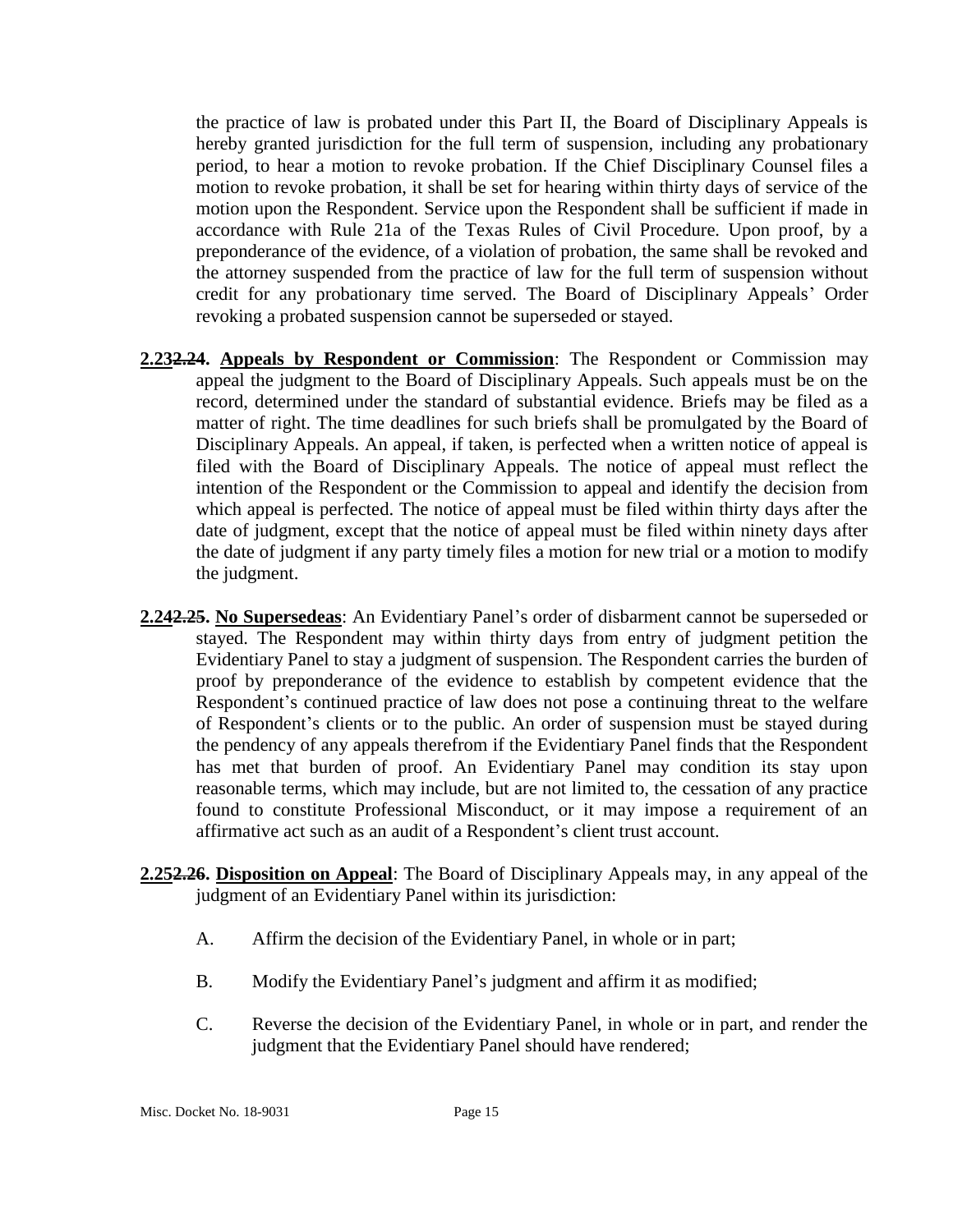- D. Reverse the Evidentiary Panel's judgment and remand the Disciplinary Proceeding for further proceeding by either the Evidentiary Panel or a statewide grievance committee panel composed of members selected from state bar districts other than the district from which the appeal was taken;
- E. Vacate the Evidentiary Panel's judgment and dismiss the case; or
- F. Dismiss the appeal.
- **2.262.27. Remand to Statewide Grievance Committee Panel**: In determining whether a remand is heard by a statewide grievance committee panel, the Board of Disciplinary Appeals must find that good cause was shown in the record on appeal. The Board of Disciplinary Appeals shall randomly select the members of the statewide grievance committee panel from grievance committees other than the district from which the appeal was taken. Six such members shall be selected, four of whom are attorneys and two of whom are public members. The statewide grievance committee panel, once selected, shall have all duties and responsibilities of the Evidentiary Panel for purposes of the remand.
- **2.272.28. Appeal to Supreme Court of Texas**: An appeal from the decision of the Board of Disciplinary Appeals on an Evidentiary Proceeding is to the Supreme Court of Texas in accordance with Rule 7.11.

**\*\*\***

## **PART IV. THE COMMISSION FOR LAWYER DISCIPLINE**

- **4.06. Duties and Authority of the Commission**: The Commission has the following duties and responsibilities:
	- A. To exercise, in lawyer disciplinary and disability proceedings only, all rights characteristically reposed in a client by the common law of this State for all Complaints not dismissed after an investigatory hearing, resolved through a negotiated judgment entered by an Investigatory Panel, or dismissed by the Summary Disposition Panel.

**\*\*\***

#### **PART V. CHIEF DISCIPLINARY COUNSEL**

**\*\*\***

**5.02. Duties**: In addition to the other disciplinary duties set forth in these rules, the Chief Disciplinary Counsel shall:

**\*\*\***

Misc. Docket No. 18-9031 Page 16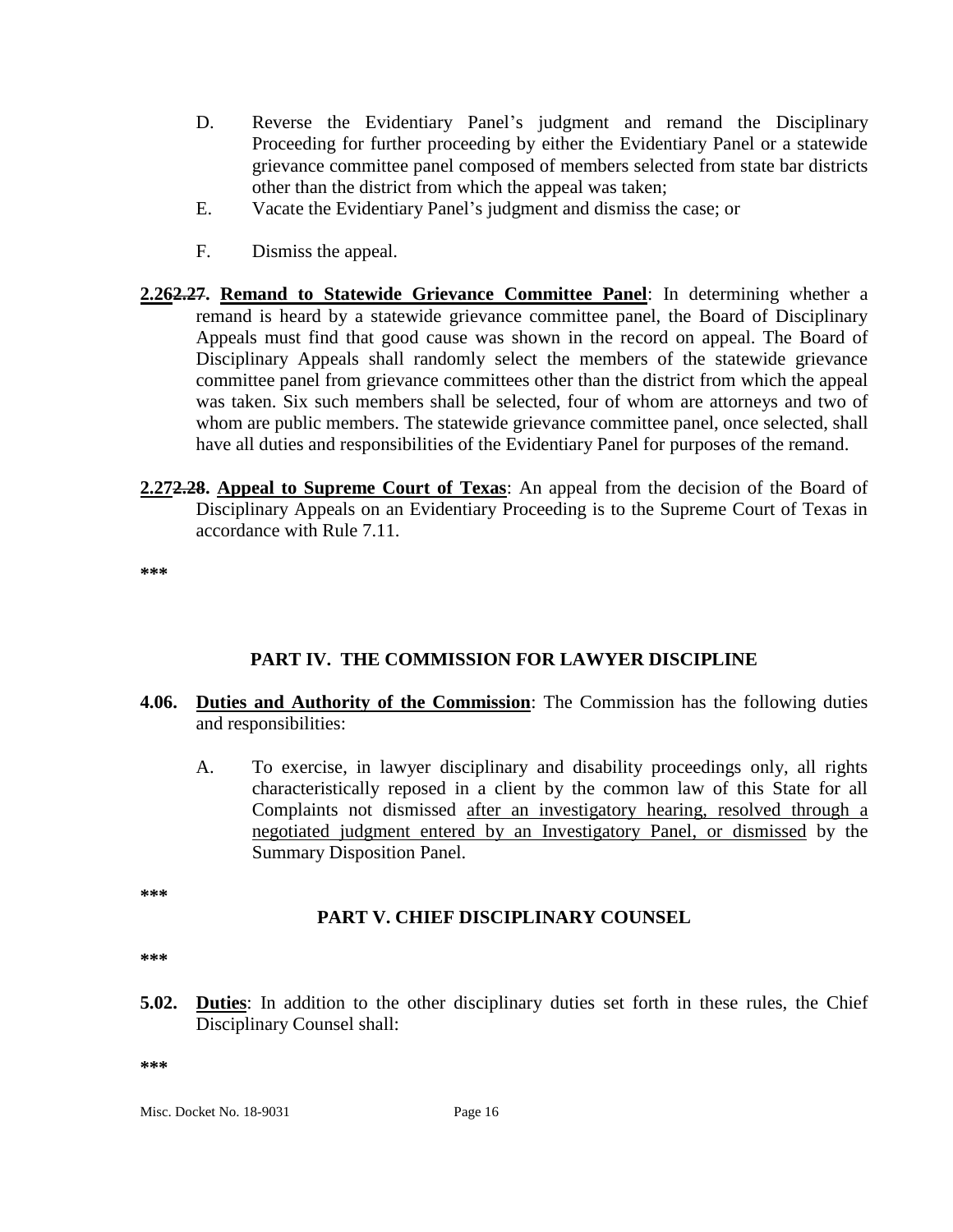C. Investigate Complaints to ascertain whether Just Cause exists. The investigation may include the issuance of subpoenas, an investigatory hearing, and the entry of a negotiated judgment by an Investigatory Panel.

**\*\*\***

### **PART XV. GUIDELINES FOR IMPOSING SANCTIONS MISCELLANEOUS PROVISIONS**

#### **15.01. Purpose and Nature of Sanctions**

- A. Purpose of Lawyer Discipline Proceedings. The purpose of lawyer discipline proceedings is to protect the public and the administration of justice from lawyers who have not discharged, will not discharge, or are unlikely to properly discharge their professional duties to clients, the public, the legal system, and the legal profession.
- B. Purpose of These Guidelines.

These Guidelines are designed for use in Disciplinary Actions and Disciplinary Proceedings under Parts II and III of the Texas Rules of Disciplinary Procedure. The Guidelines set forth a comprehensive system for determining sanctions, permitting flexibility and creativity in assigning Sanctions in particular cases of lawyer misconduct. They are designed to promote: (1) consideration of all factors relevant to imposing the appropriate level of Sanction in an individual case; (2) consideration of the appropriate weight of such factors in light of the stated goals of lawyer discipline; and (3) consistency in the imposition of disciplinary Sanctions for the same or similar rule violations among the various district grievance committees and district courts that consider these matters. The Guidelines do not limit the authority of a district grievance committee or of a district judge to make a finding or issue a decision.

## **15.02. General Factors to be Considered in Imposing Sanctions**

In imposing a sanction after a finding of Professional Misconduct, the disciplinary tribunal should consider the following factors:

- (a) the duty violated;
- (b) the Respondent's level of culpability;
- (c) the potential or actual injury caused by the Respondent's misconduct; and
- (d) the existence of aggravating or mitigating factors.

#### **15.03. Imposition of Sanctions**

In any Disciplinary Proceeding or Disciplinary Action where Professional Misconduct is found have occurred, the district grievance committee or district court may, in its discretion, conduct a separate hearing and receive evidence as to the appropriate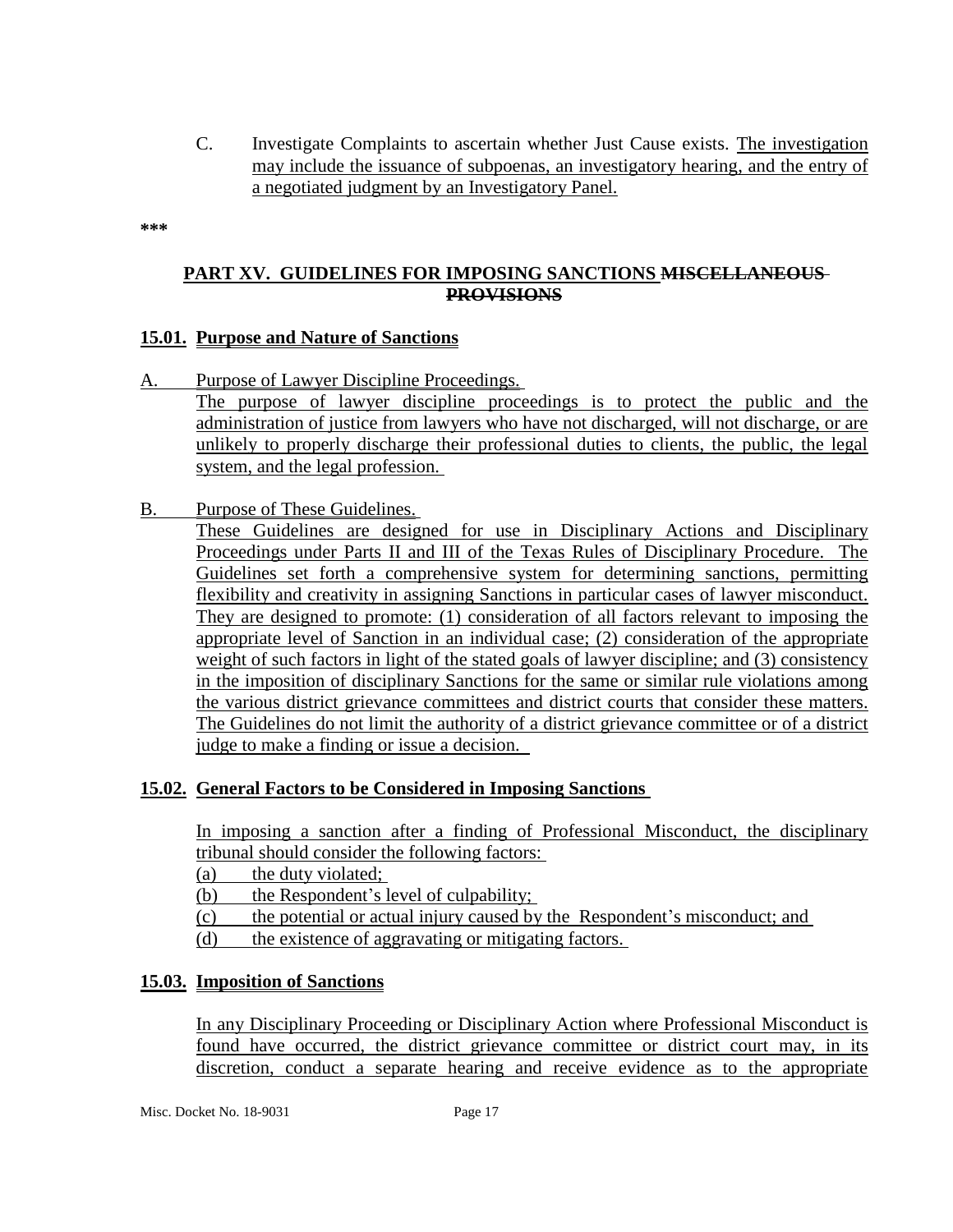Sanctions to be imposed.

# **15.04. Violations of Duties Owed to Clients**

A. Lack of Diligence

Absent aggravating or mitigating circumstances, and upon application of the factors set out in Rule 15.02, the following sanctions are generally appropriate in cases involving neglect, frequent failure to carry out completely the obligations owed to a client, failure to communicate, failure to provide competent representation, or failure to abide by client decisions:

- 1. Disbarment is generally appropriate when:
	- (a) a Respondent abandons the practice and causes serious or potentially serious injury to a client; or
	- (b) a Respondent knowingly fails to perform services for a client, fails to adequately communicate with a client, fails to provide competent representation, or fails to abide by client decisions and causes serious or potentially serious injury to a client; or
	- (c) a Respondent engages in a pattern of neglect with respect to client matters, inadequate client communications, lack of competent representation, or failure to abide by client decisions and causes serious or potentially serious injury to a client.
- 2. Suspension is generally appropriate when:
	- (a) a Respondent knowingly fails to perform services for a client, fails to adequately communicate with a client, fails to provide competent representation, or fails to abide by client decisions and causes injury or potential injury to a client, or
	- (b) a Respondent engages in a pattern of neglect with respect to client matters, inadequate client communications, lack of competent representation, or failure to abide by client decisions and causes injury or potential injury to a client.
- 3. Public reprimand is generally appropriate when a Respondent does not act with reasonable diligence in representing a client, communicating with a client, providing competent representation, or abiding by client decisions and causes injury or potential injury to a client.
- 4. Private reprimand is generally appropriate when a Respondent does not act with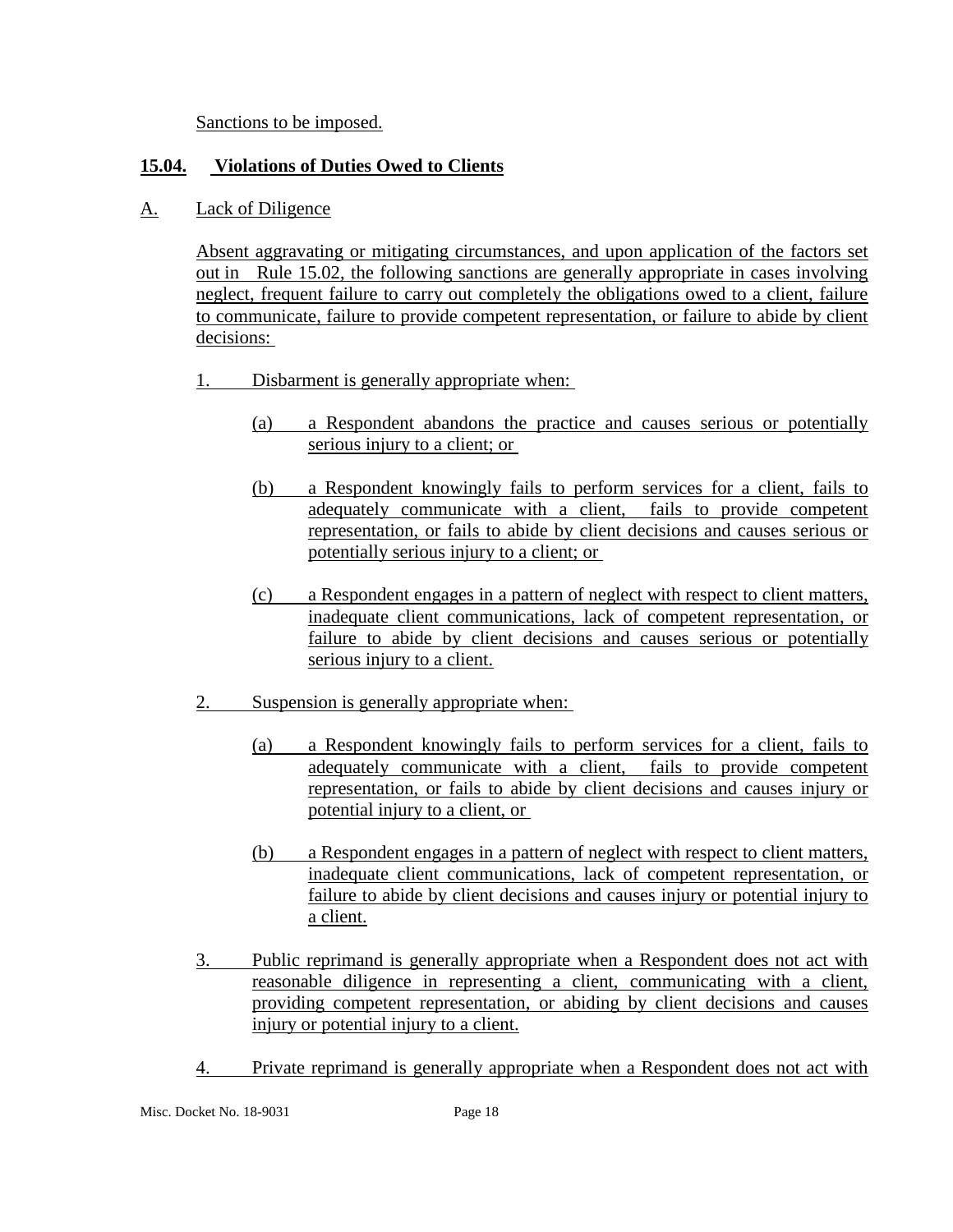reasonable diligence in representing a client, communicating with a client, providing competent representation or abiding by client decisions and causes little or no actual or potential injury to a client.

B. Failure to Preserve the Client's Property

Absent aggravating or mitigating circumstances, and upon application of the factors set out in Rule 15.02, the following sanctions are generally appropriate in cases involving the failure to preserve client property, including the failure to surrender papers and property or to refund any advance payment of fee that has not been earned on the termination of representation:

- 1. Disbarment is generally appropriate when a Respondent knowingly converts client property and causes injury or potential injury to a client.
- 2. Suspension is generally appropriate when a Respondent knows or should know that he is dealing improperly with client property and causes injury or potential injury to a client.
- 3. Public reprimand is generally appropriate when a Respondent is negligent in dealing with client property and causes injury or potential injury to a client.
- 4. Private reprimand is generally appropriate when a Respondent is negligent in dealing with client property and causes little or no actual or potential injury to a client.
- C. Failure to Preserve the Client's Confidences

Absent aggravating or mitigating circumstances, and upon application of the factors set out in Rule 15.02, the following sanctions are generally appropriate in cases involving improper disclosure of information relating to the representation of a client:

- 1. Disbarment is generally appropriate when a Respondent, with the intent to benefit the Respondent or another, knowingly reveals information relating to the representation of a client not otherwise lawfully permitted to be disclosed, and this disclosure causes injury or potential injury to a client.
- 2. Suspension is generally appropriate when a Respondent knowingly reveals information relating to the representation of a client not otherwise lawfully permitted to be disclosed, and this disclosure causes injury or potential injury to a client.
- 3. Public reprimand is generally appropriate when a Respondent negligently reveals information relating to representation of a client not otherwise lawfully permitted to be disclosed, and this disclosure causes injury or potential injury to a client.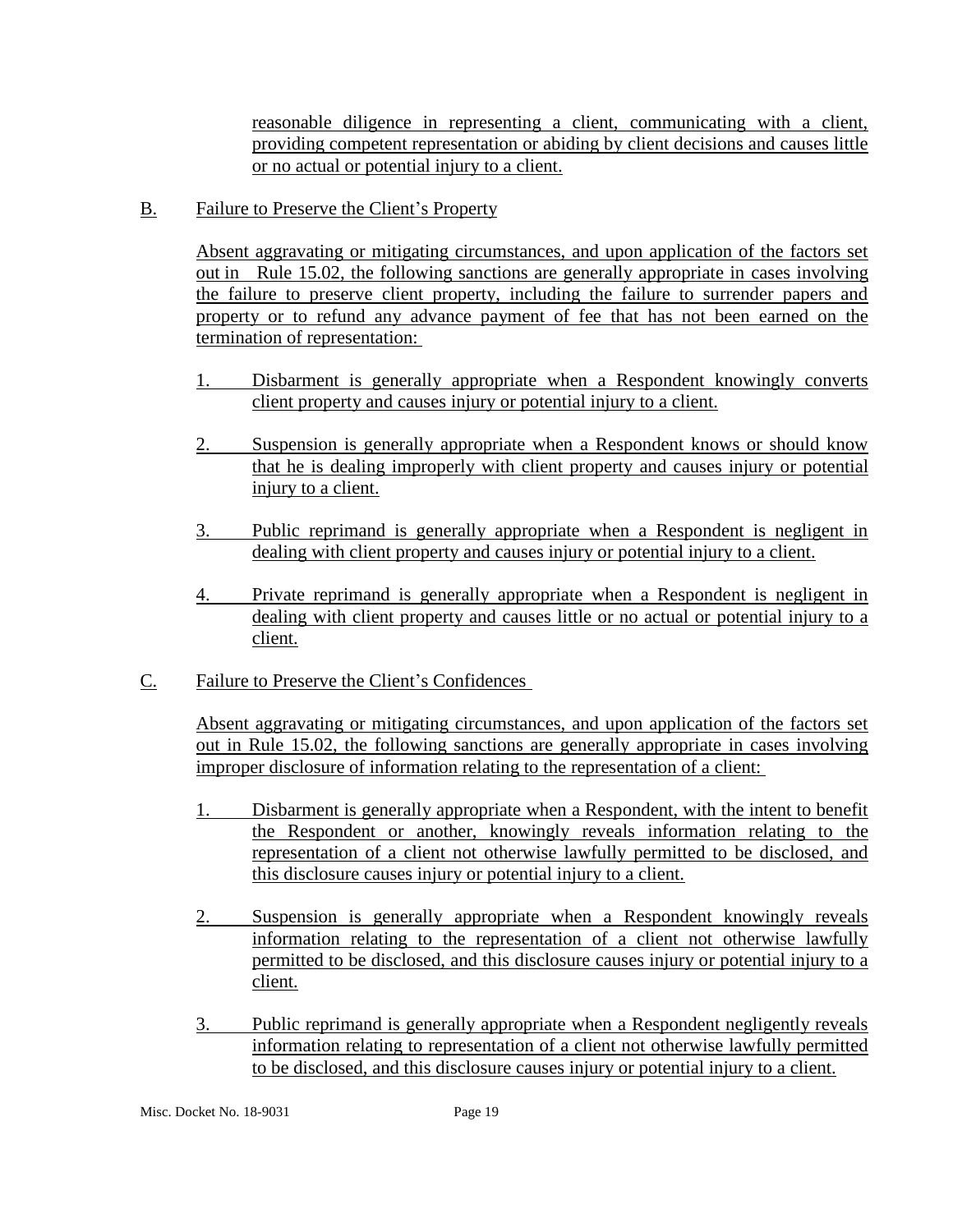- 4. Private reprimand is generally appropriate when a Respondent negligently reveals information relating to representation of a client not otherwise lawfully permitted to be disclosed and this disclosure causes little or no actual or potential injury to a client.
- D. Failure to Avoid Conflicts of Interest

Absent aggravating or mitigating circumstances, and upon application of the factors set out in Rule 15.02, the following sanctions are generally appropriate in cases involving conflicts of interest:

- 1. Disbarment is generally appropriate when a Respondent, without the informed consent of client(s):
	- (a) engages in representation of a client knowing that the Respondent's interests are adverse to the client's with the intent to benefit the lawyer or another, and causes serious or potentially serious injury to the client; or
	- (b) simultaneously represents clients that the Respondent knows have adverse interests with the intent to benefit the lawyer or another, and causes serious or potentially serious injury to a client; or
	- (c) represents a client in a matter substantially related to a matter in which the interests of a present or former client are materially adverse, and knowingly uses information relating to the representation of a client with the intent to benefit the Respondent or another, and causes serious or potentially serious injury to a client.
- 2. Suspension is generally appropriate when a Respondent knows of a conflict of interest and does not fully disclose to a client the possible effect of that conflict, and causes injury or potential injury to a client.
- 3. Public reprimand is generally appropriate when a Respondent is negligent in determining whether the representation of a client may be materially affected by the Respondent's own interests, or whether the representation will adversely affect another client, and causes injury or potential injury to a client.
- 4. Private reprimand is generally appropriate when a Respondent engages in an isolated instance of negligence in determining whether the representation of a client may be materially affected by the Respondent's own interests, or whether the representation will adversely affect another client, and causes little or no actual or potential injury to a client.
- E. Lack of Candor

Misc. Docket No. 18-9031 Page 20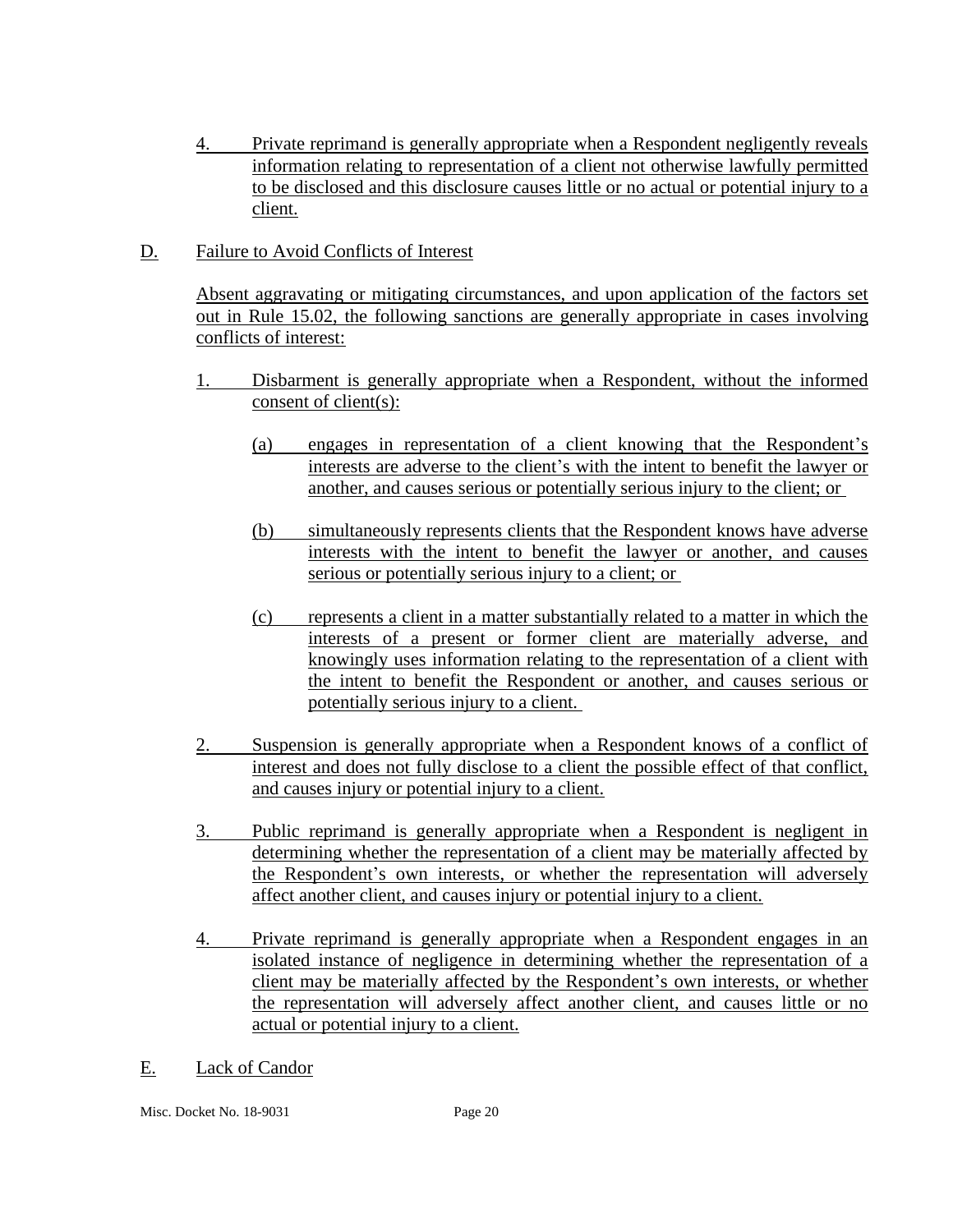Absent aggravating or mitigating circumstances, and upon application of the factors set out in Rule 15.02, the following sanctions are generally appropriate in cases where the lawyer engages in dishonesty, fraud, deceit, or misrepresentation directed toward a client:

- 1. Disbarment is generally appropriate when a Respondent knowingly deceives a client with the intent to benefit the Respondent or another, and causes serious injury or potential serious injury to a client.
- 2. Suspension is generally appropriate when a Respondent knowingly deceives a client, and causes injury or potential injury to the client.
- 3. Public reprimand is generally appropriate when a Respondent is negligent in determining the accuracy or completeness of information provided to a client, and causes injury or potential injury to the client.
- 4. Private reprimand is generally appropriate when a Respondent engages in an isolated instance of negligence in determining the accuracy or completeness of information provided to a client, and causes little or no actual or potential injury to the client.

# **15.05. Violations of Duties Owed to the Legal System**

A. False Statements, Fraud, and Misrepresentation

Absent aggravating or mitigating circumstances, and upon application of the factors set out in Rule 15.02, the following sanctions are generally appropriate in cases involving conduct that impedes the administration of justice or that involves dishonesty, fraud, deceit, or misrepresentation to a court or another:

- 1. Disbarment is generally appropriate when a Respondent, with the intent to deceive the court or another, makes a false statement, submits a false document, or improperly withholds material information, and causes serious or potentially serious injury to a party, or causes a significant or potentially significant adverse effect on the legal proceeding.
- 2. Suspension is generally appropriate when a Respondent knows that false statements or documents are being submitted to the court or another or that material information is improperly being withheld, and takes no remedial action, and causes injury or potential injury to a party, or causes an adverse or potentially adverse effect on the legal proceeding.
- 3. Public reprimand is generally appropriate when a Respondent is negligent either in determining whether statements or documents are false or in taking remedial action when material information is being withheld, and causes injury or potential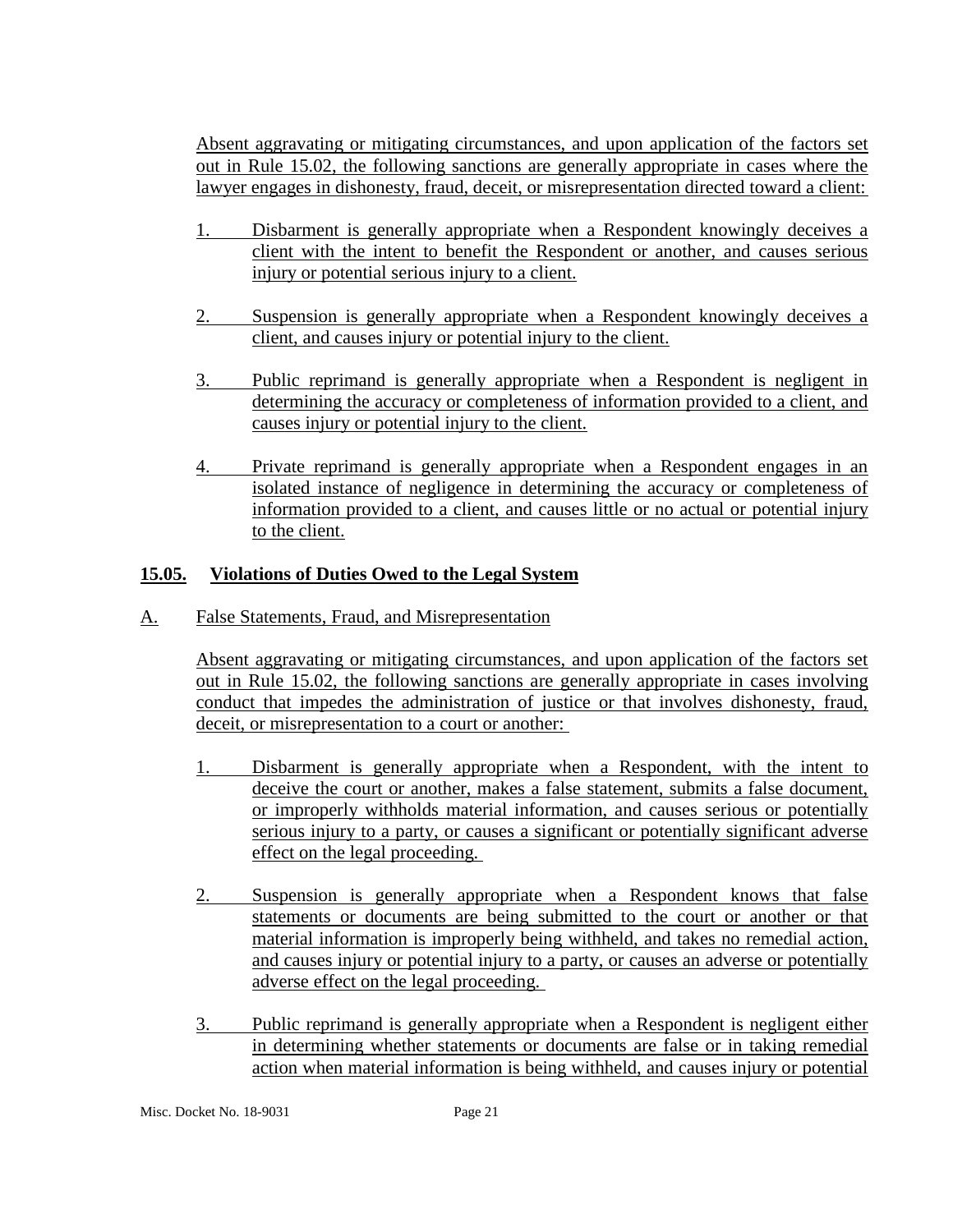injury to a party, or causes an adverse or potentially adverse effect on the legal proceeding.

4. Private reprimand is generally appropriate when a Respondent engages in an isolated instance of negligence in determining whether submitted statements or documents are false or in failing to disclose material information upon learning of its falsity, and causes little or no actual or potential injury to a party, or causes little or no adverse or potentially adverse effect on the legal proceeding.

# B. Abuse of the Legal Process

Absent aggravating or mitigating circumstances, and upon application of the factors set out in Rule 15.02, the following sanctions are generally appropriate in cases involving failure to bring a meritorious claim, failure to minimize the burdens and delays of litigation, lack of fairness in adjudicatory proceedings, improper extrajudicial statements, improper means involving third persons, or improper discriminatory activities:

- 1. Disbarment is generally appropriate when a Respondent knowingly engages in an abuse of the legal process with the intent to obtain a benefit for the Respondent or another, and causes serious injury or potentially serious injury to a client or other party or causes serious or potentially serious interference with a legal proceeding.
- 2. Suspension is generally appropriate when a Respondent knows that he or she is abusing the legal process, and causes injury or potential injury to a client or other party, or causes interference or potential interference with a legal proceeding.
- 3. Public reprimand is generally appropriate when a Respondent negligently engages in conduct involving an abuse of the legal process, and causes injury or potential injury to a client or other party, or causes interference or potential interference with a legal proceeding.
- 4. Private reprimand is generally appropriate when a Respondent engages in an isolated instance of negligence that involves an abuse of the legal process, and causes little or no actual or potential injury to a client or other party, or causes little or no actual or potential interference with a legal proceeding.
- C. Improper Communications with Individuals in the Legal System

Absent aggravating or mitigating circumstances, and upon application of the factors set out in Rule 15.02, the following Sanctions are generally appropriate in cases involving attempts to influence a judge, juror, prospective juror or other official by means prohibited by law or rules of practice or procedure, or improper communications with one represented by counsel or unrepresented individuals:

1. Disbarment is generally appropriate when a Respondent: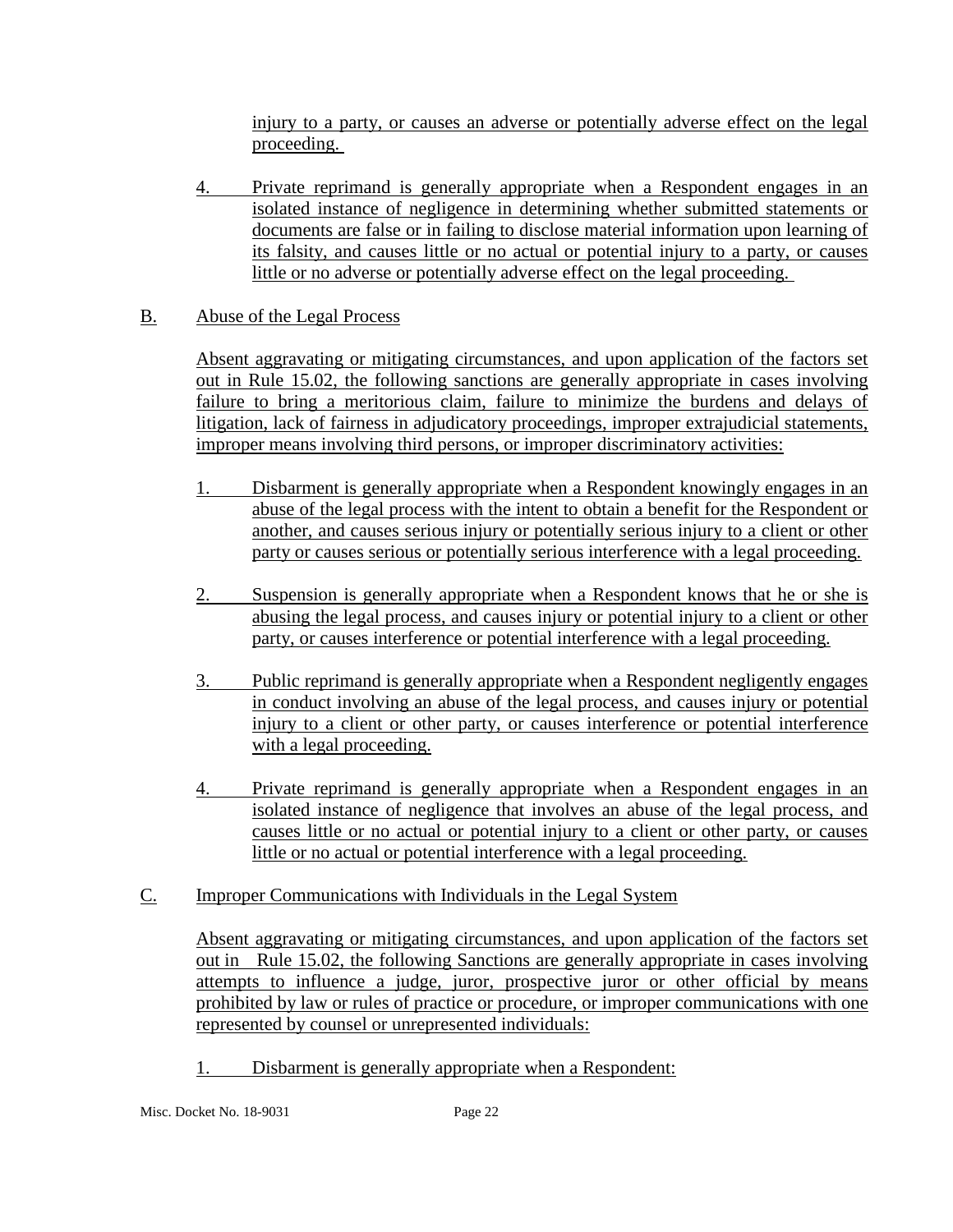- (a) intentionally tampers with a witness and causes serious or potentially serious injury to a party, or causes significant or potentially significant interference with the outcome of the legal proceeding; or
- (b) makes an ex parte communication with a judge or juror with intent to affect the outcome of the proceeding, and causes serious or potentially serious injury to a party, or causes significant or potentially significant interference with the outcome of the legal proceeding; or
- (c) improperly communicates with someone in the legal system other than a witness, judge, or juror with the intent to influence or affect the outcome of the proceeding, and causes significant or potentially significant interference with the outcome of the legal proceeding.
- 2. Suspension is generally appropriate when a Respondent engages in communication with an individual in the legal system when the Respondent knows or should know that such communication is improper, and causes injury or potential injury to a party or causes interference or potential interference with the outcome of the legal proceeding.
- 3. Public reprimand is generally appropriate when a Respondent is negligent in determining whether it is proper to engage in communication with an individual in the legal system, and causes injury or potential injury to a party or interference or potential interference with the outcome of the legal proceeding.
- 4. Private reprimand is generally appropriate when a Respondent engages in an isolated instance of negligence in improperly communicating with an individual in the legal system, and causes little or no actual or potential injury to a party, or causes little or no actual or potential interference with the outcome of the legal proceeding.

## **15.06. Violations of Duties Owed to the Public**

A. Failure to Maintain Personal Integrity

Absent aggravating or mitigating circumstances, and upon application of the factors set out in Rule 15.02, the following Sanctions are generally appropriate in cases involving (1) barratry or the commission of any other criminal act that reflects adversely on the Respondent's honesty, trustworthiness, or fitness as a lawyer in other respects; or (2) the failure to maintain personal integrity in other respects, including stating or implying an ability to influence improperly a government agency or official or by improperly assisting a judge or judicial official in conduct that violates rules of judicial conduct or other law:

1. Disbarment is generally appropriate when: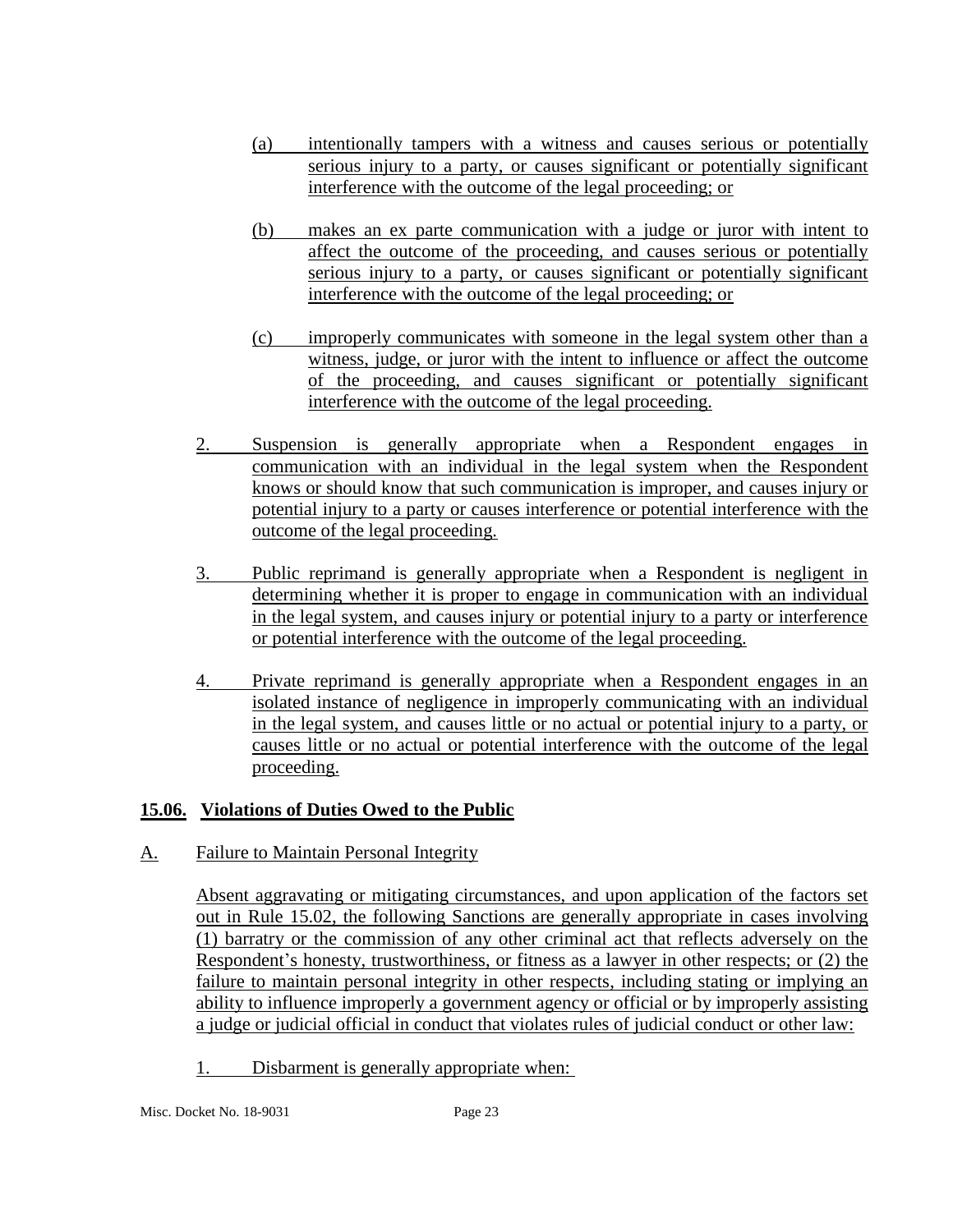- (a) a Respondent engages in serious criminal conduct a necessary element of which includes intentional interference with the administration of justice, false swearing, misrepresentation, fraud, extortion, misappropriation, or theft; or the sale, distribution or importation of controlled substances; or the intentional killing of another; or an attempt or conspiracy or solicitation of another to commit any of these offenses; or
- (b) a Respondent knowingly engages in any other conduct involving the failure to maintain personal integrity and causes serious injury of potential injury to others or the legal system.
- 2. Suspension is generally appropriate when:
	- (a) a Respondent knowingly engages in criminal conduct that does not contain the elements listed in Guideline  $15.06(A)(1)$  and that seriously adversely reflects on the Respondent's fitness to practice law; or
	- (b) knowingly engages in conducting involving the failure to maintain personal integrity and causes injury or potential injury to others or the legal system.
- 3. Public reprimand is generally appropriate when a Respondent negligently engages in any other conduct involving the failure to maintain personal integrity and causes injury or potential injury to others or the legal system.
- 4. Private reprimand is generally appropriate when a Respondent negligently engages in any other conduct involving the failure to maintain personal integrity and causes little or no actual or potential injury to others or the legal system.

## B. Failure to Maintain the Public Trust

Absent aggravating or mitigating circumstances, and upon application of the factors set out in Rule 15.02, the following sanctions are generally appropriate in cases involving public officials who engage in conduct that impedes the administration of justice:

- 1. Disbarment is generally appropriate when a Respondent in an official or governmental position knowingly misuses the position with the intent to obtain a significant benefit or advantage for himself or another, or with the intent to cause serious or potentially serious injury to a party or to the integrity of the legal process.
- 2. Suspension is generally appropriate when a Respondent in an official or governmental position knowingly fails to follow applicable procedures or rules, and causes injury or potential injury to a party or to the integrity of the legal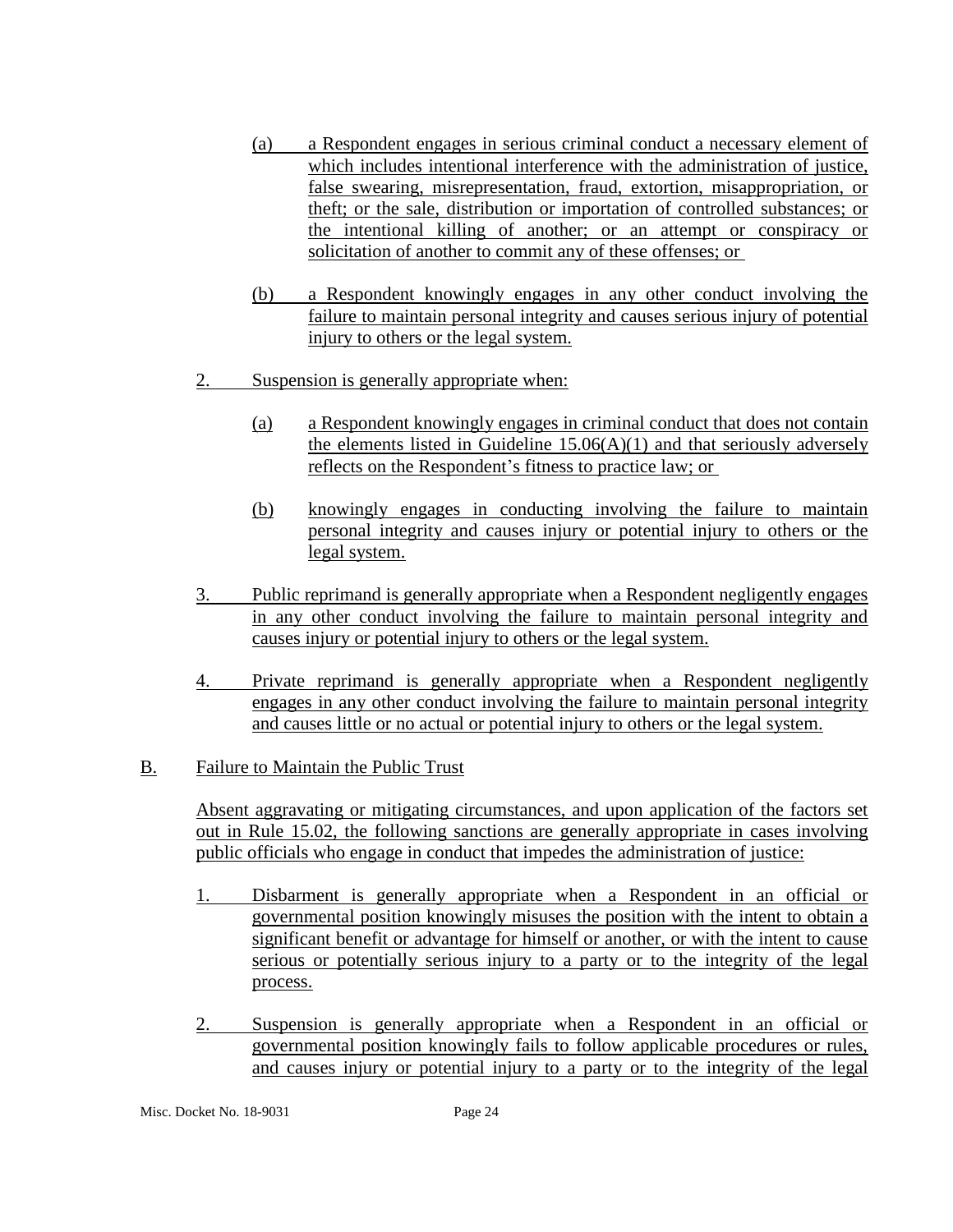process.

- 3. Public reprimand is generally appropriate when a Respondent in an official or governmental position negligently fails to follow applicable procedures or rules, and causes injury or potential injury to a party or to the integrity of the legal process.
- 4. Private reprimand is generally appropriate when a Respondent in an official or governmental position engages in an isolated instance of negligence in not following applicable procedures or rules, and causes little or no actual or potential injury to a party or to the integrity of the legal process.

# **15.07. Violations of Other Duties as a Professional**

Absent aggravating or mitigating circumstances, and upon application of the factors set out in Rule 15.02, the following sanctions are generally appropriate in cases involving false or misleading communication about the lawyer or the lawyer's services; improper solicitation of professional employment from a prospective client; unconscionable, illegal, or improper fees; unauthorized practice of law; improper withdrawal from representation; failure to supervise; improper restrictions on the right to practice; appointments by a tribunal; failure to report professional misconduct; failure to respond to a disciplinary agency; improper conduct involving bar admission or reinstatement proceedings; statements regarding judicial and legal officials or a lawyer as a judicial candidate; or improper conduct in the role as advisor or evaluator.

- 1. Disbarment is generally appropriate when a Respondent knowingly engages in conduct that is a violation of a duty owed as a professional with the intent to obtain a benefit for the Respondent or another, and causes serious or potentially serious injury to a client, the public, or the legal system.
- 2. Suspension is generally appropriate when a Respondent knowingly engages in conduct that is a violation of a duty owed as a professional and causes injury or potential injury to a client, the public, or the legal system.
- 3. Public reprimand is generally appropriate when a Respondent negligently engages in conduct that is a violation of a duty owed as a professional and causes injury or potential injury to a client, the public, or the legal system.
- 4. Private reprimand is generally appropriate when a Respondent engages in an isolated instance of negligence that is a violation of a duty owed as a professional, and causes little or no actual or potential injury to a client, the public, or the legal system.

## **15.08. Prior Discipline Orders**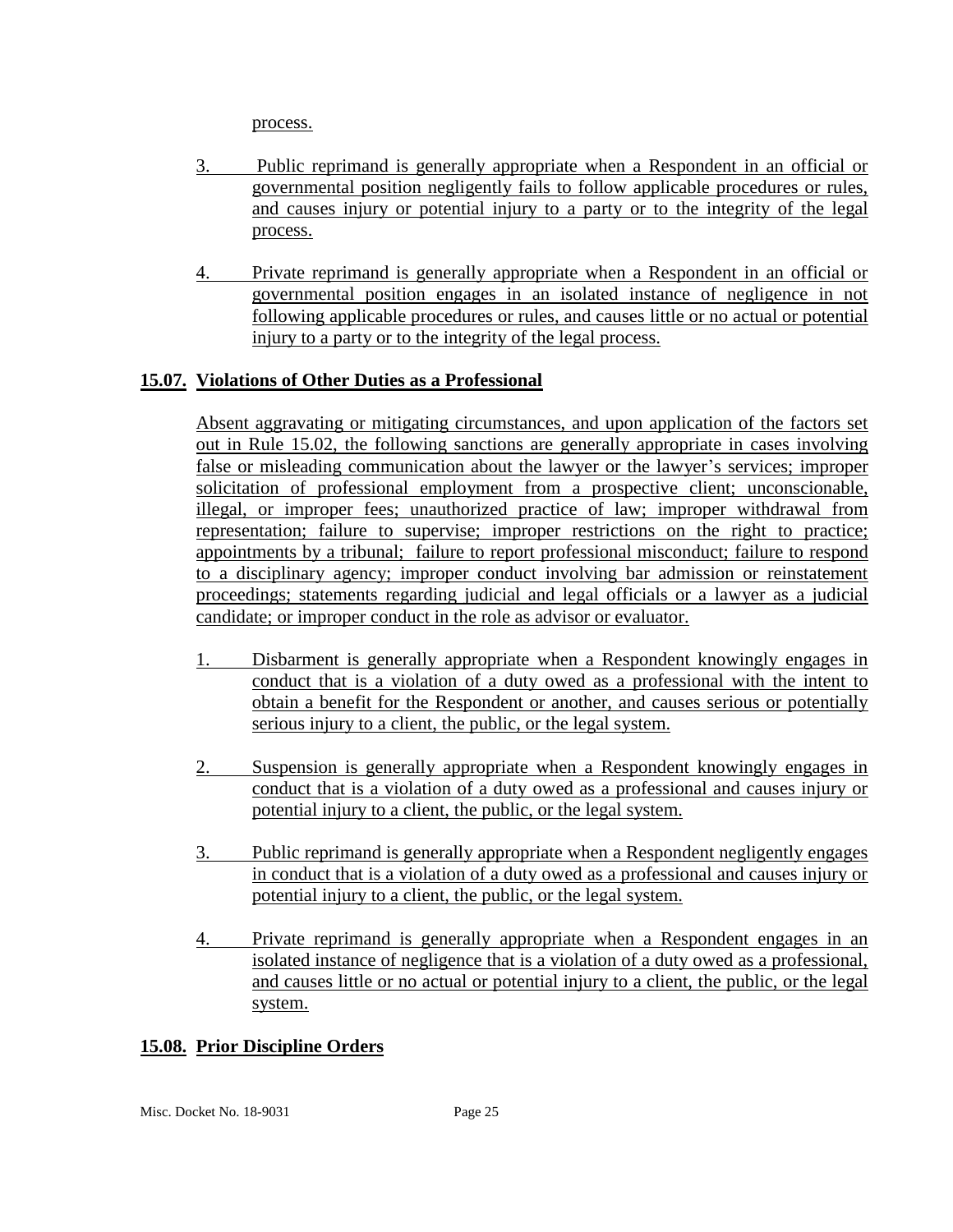Absent aggravating or mitigating circumstances, and upon application of the factors set out in Rule 15.02, the following sanctions are generally appropriate in cases involving prior discipline.

- 1. Disbarment is generally appropriate when a Respondent:
	- (a) intentionally or knowingly violates the terms of a prior disciplinary order and such violation causes injury or potential injury to a client, the public, the legal system, or the profession; or
	- (b) has been suspended for the same or similar misconduct, and intentionally or knowingly engages in further similar acts of misconduct that cause injury or potential injury to a client, the public, the legal system, or the profession.
- 2. Suspension is generally appropriate when a Respondent has been reprimanded for the same or similar misconduct and engages in further similar acts of misconduct that cause injury or potential injury to a client, the public, the legal system, or the profession.
- 3. Public reprimand is generally appropriate when a Respondent:
	- (a) negligently violates the terms of a prior disciplinary order and such violation causes injury or potential injury to a client, the public, the legal system, or the profession; or
	- (b) has received a private reprimand for the same or similar misconduct and engages in further similar acts of misconduct that cause injury or potential injury to a client, the public, the legal system, or the profession.
- 4. A private reprimand is generally not an appropriate sanction when a Respondent violates the terms of a prior disciplinary order or when a Respondent has engaged in the same or similar misconduct in the past.
- 5. A private reprimand should not be utilized when a Respondent:
	- (a) has received a private reprimand within the preceding five-year period for a violation of the same disciplinary rule; or
	- (b) has engaged in misconduct involving theft, misapplication of fiduciary property, or the failure to return, after demand, a clearly unearned fee; or
	- (c) has engaged in misconduct involving the failure of a prosecutor to make timely disclosure to the defense of all evidence or information known to the prosecutor that tends to negate the guilt of the accused or mitigate the offense.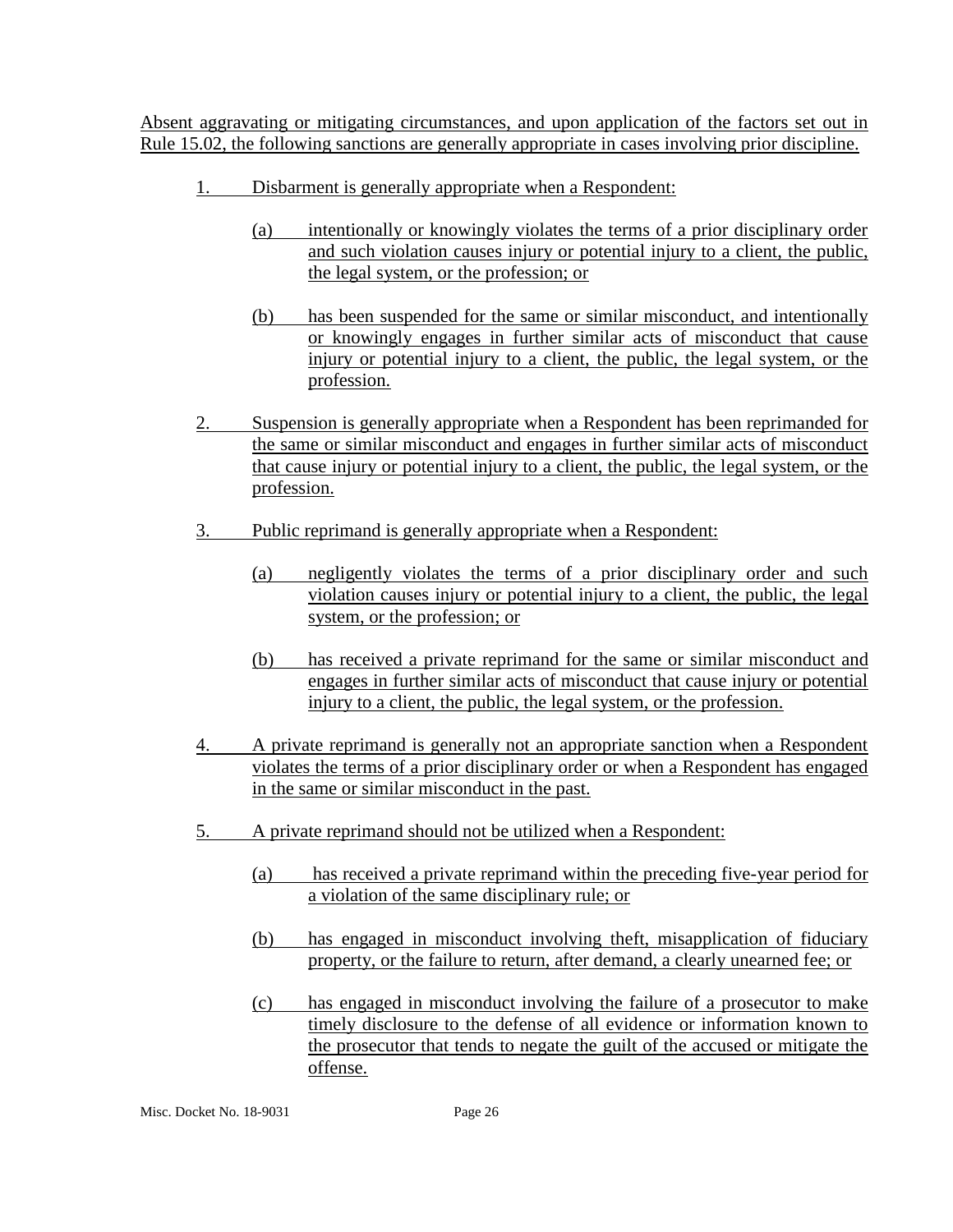6. A private reprimand is not an available sanction in a Disciplinary Action.

# **15.09. Aggravation and Mitigation**

A. Generally

After misconduct has been established, aggravating and mitigating circumstances may be considered in deciding what sanction to impose.

- B. Aggravation
	- 1. Definition. Aggravation or aggravating circumstances are any considerations or factors that may justify an increase in the degree of discipline to be imposed.
	- 2. Factors which may be considered in aggravation.

Aggravating factors include:

- (a) prior disciplinary record, including private reprimands;
- (b) dishonest or selfish motive;
- (c) a pattern of misconduct;
- (d) multiple violations;
- (e) bad faith obstruction of the disciplinary proceeding by intentionally failing to comply with rules or orders of the disciplinary authority or uncooperative conduct during proceedings;
- (f) submission of false evidence, false statements, or other deceptive practices during the disciplinary process;
- (g) refusal to acknowledge wrongful nature of conduct;
- (h) vulnerability of victim;
- (i) substantial experience in the practice of law;
- (i) indifference to making restitution;
- (k) illegal conduct, including that involving the use of controlled substances;
- (l) unsuccessful participation in the Grievance Referral Program.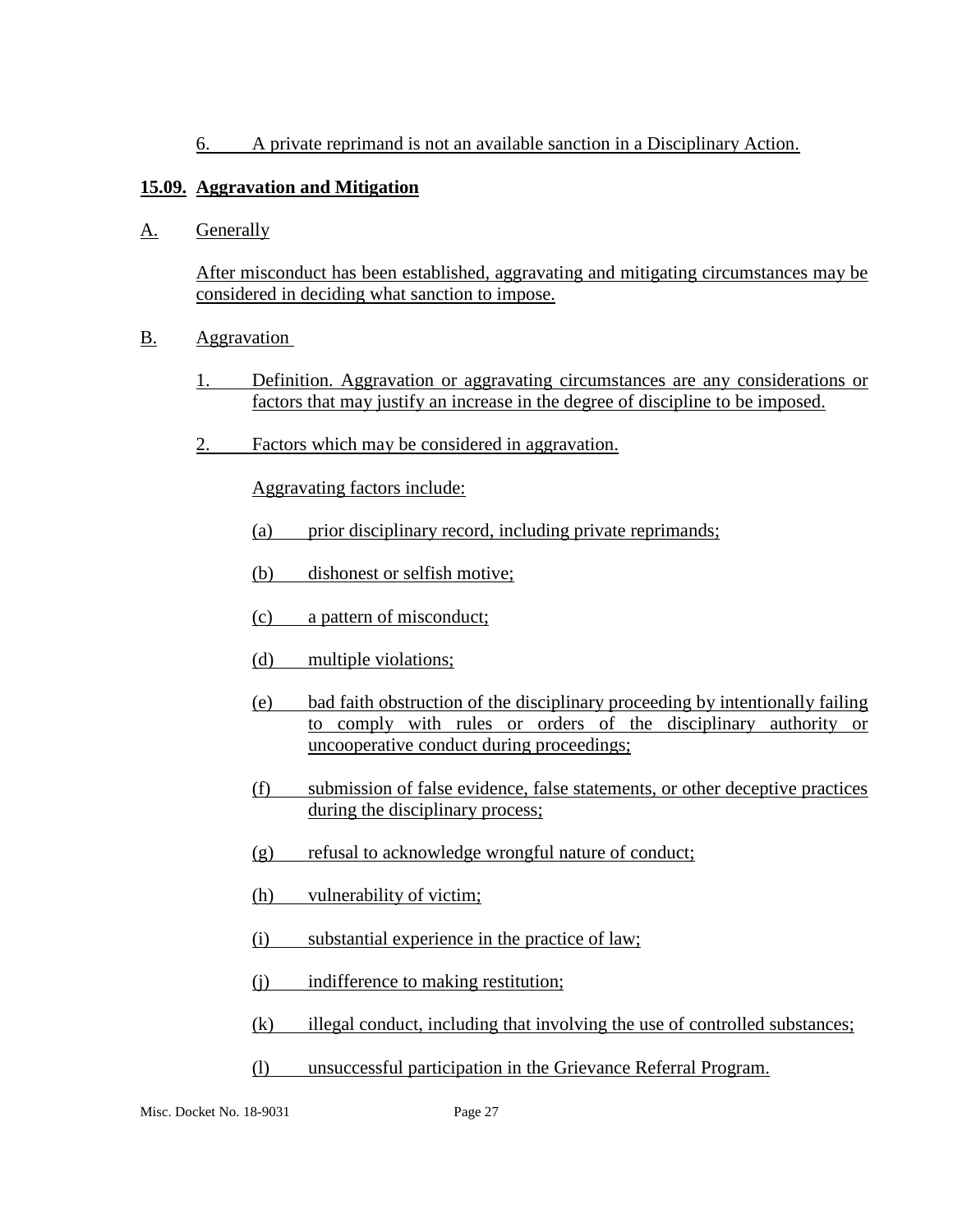## C. Mitigation

- 1. Definition. Mitigation or mitigating circumstances are any considerations or factors that may justify a reduction in the degree of discipline to be imposed.
- 2. Factors which may be considered in mitigation.

Mitigating factors include:

- (a) absence of a prior disciplinary record;
- (b) absence of a dishonest or selfish motive;
- (c) personal or emotional problems;
- (d) timely good faith effort to make restitution or to rectify consequences of misconduct;
- (e) full and free disclosure to disciplinary authority or cooperative conduct during proceedings;
- (f) inexperience in the practice of law;
- (g) character or reputation;
- (h) physical disability suffered by the Respondent at the time of the misconduct that caused or contributed to the misconduct;
- (i) mental disability or chemical dependency including alcoholism or drug abuse when:
	- (1) there is medical evidence that the Respondent is affected by a chemical dependency or mental disability;
	- (2) the chemical dependency or mental disability caused the misconduct;
	- (3) the Respondent's recovery from the chemical dependency or mental disability is demonstrated by a meaningful and sustained period of successful rehabilitation; and
	- (4) the recovery arrested the misconduct and recurrence of that misconduct is unlikely;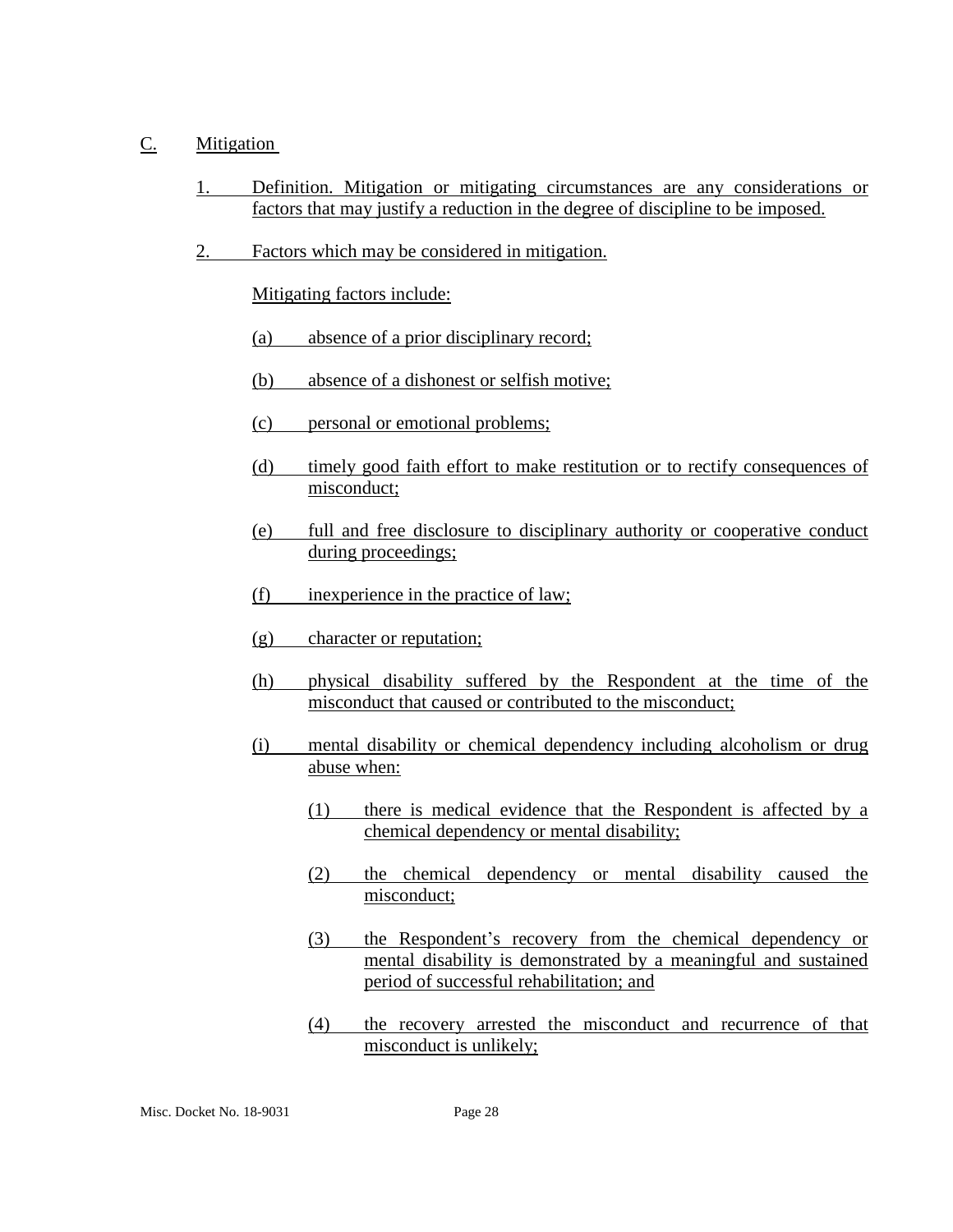- (j) delay in disciplinary proceedings;
- (k) imposition of other penalties or sanctions;
- (l) remorse;
- (m) remoteness of prior sanctions.
- D. Factors which are neither aggravating nor mitigating.

The following factors should not be considered as either aggravating or mitigating:

- (a) forced or compelled restitution;
- (b) agreeing to the client's demand for certain improper behavior or result;
- (c) withdrawal of complaint against the Respondent;
- (d) complainant's recommendation as to sanctions;
- (e) failure of injured client to complain.

# **PART XVI. GRIEVANCE REFERRAL PROGRAM**

- **16.01. Grievance Referral Program**. The Grievance Referral Program is established as a diversion program designed to address professionalism issues in minor misconduct cases and component of the attorney discipline system.
- **16.02. Eligibility.** The following criteria are to be considered for participation in the program:
	- A. Respondent has not been disciplined within the prior three years.
	- B. Respondent has not been disciplined for similar conduct within the prior five years.
	- C. Misconduct does not involve misappropriation of funds or breach of fiduciary duties.
	- D. Misconduct does not involve dishonesty, fraud, or misrepresentation.
	- E. Misconduct did not result in substantial harm or prejudice to client or complainant.
	- F. Respondent maintained cooperative attitude toward the proceedings.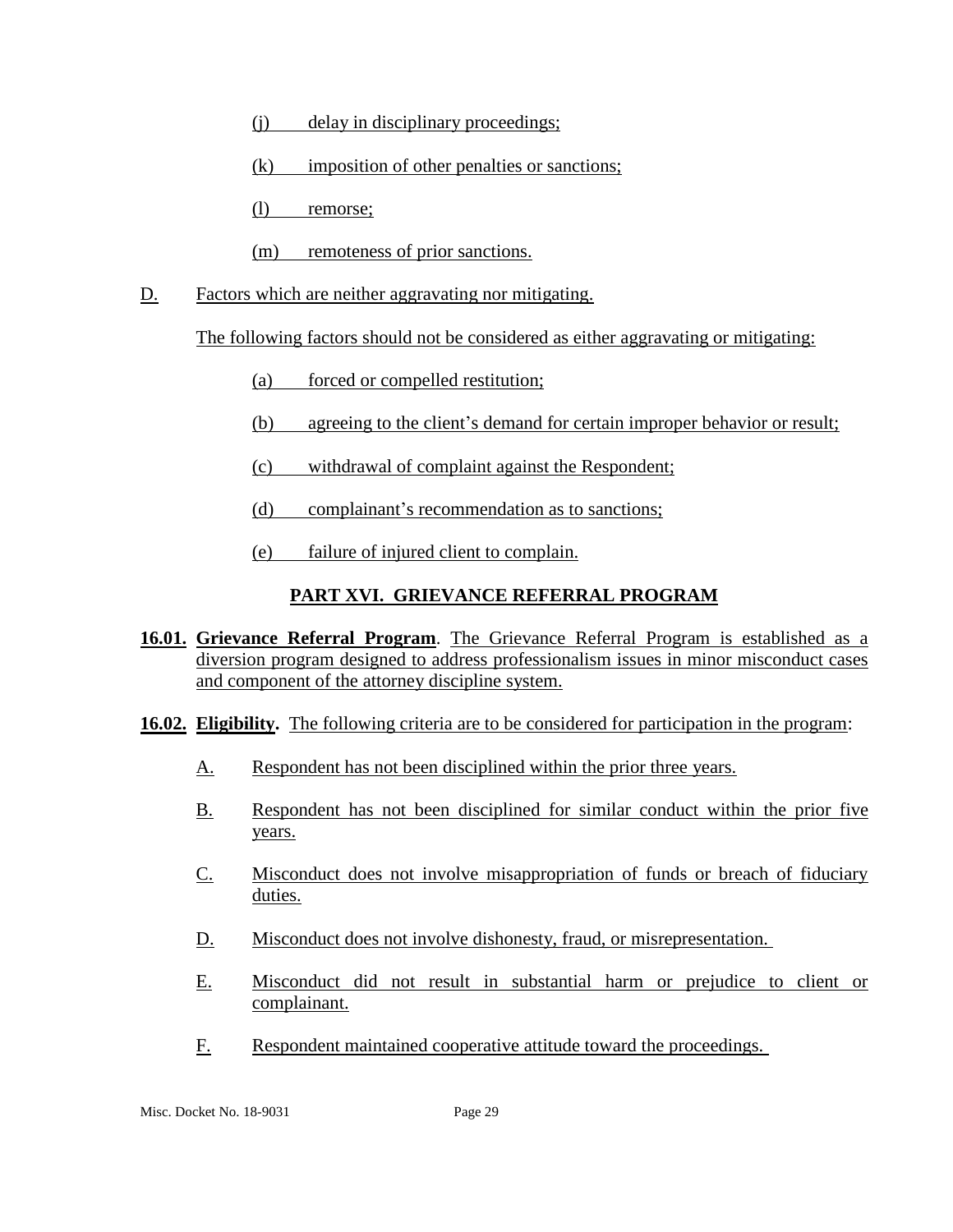- G. Participation is likely to benefit the Respondent and further the goal of protection of the public.
- H. Misconduct does not constitute a crime that would subject the Respondent to compulsory discipline under Part VIII of these Rules.

# **16.03. Procedure.**

- A. The Commission may refer an eligible Respondent to the program in any disciplinary matter that has reached the Just Cause stage of the process. eligible Respondent may also be referred to the program after an investigatory hearing pursuant to Rule 2.12.
- B. The Respondent must agree to meet with the program administrator for an assessment of the professionalism issues that contributed to the misconduct.
- C. The Respondent must agree in writing to waive any applicable time limits and to complete specific terms and conditions, including restitution if appropriate, by a date certain and to pay for any costs associated with the terms and conditions.
- D. If the Respondent agrees to participate and completes the terms in a timely manner, the underlying grievance will be dismissed.
- E. If the Respondent does not fully complete the terms of the agreement in a timely manner, the underlying grievance will continue in the ordinary disciplinary process.
- F. Generally, a Respondent is eligible to participate in the program one time.

# **16.04. Reporting.**

The program administrator will provide periodic reports to the Commission on the progress of the program, including the number of cases resolved.

# **PART XVIIXV. MISCELLANEOUS PROVISIONS**

**17.0115.01. Enforcement of Judgments:** The following judgments have the force of a final judgment of a district court: judgments entered by an Investigatory Panel, final judgments of an Evidentiary Panel and judgments entered by the Board of Disciplinary Appeals. To enforce a judgment, the Commission may apply to a district court in the county of the residence of the Respondent. In enforcing the judgment, the court has available to it all writs and processes, as well as the power of contempt, to enforce the judgment as if the judgment had been the court's own.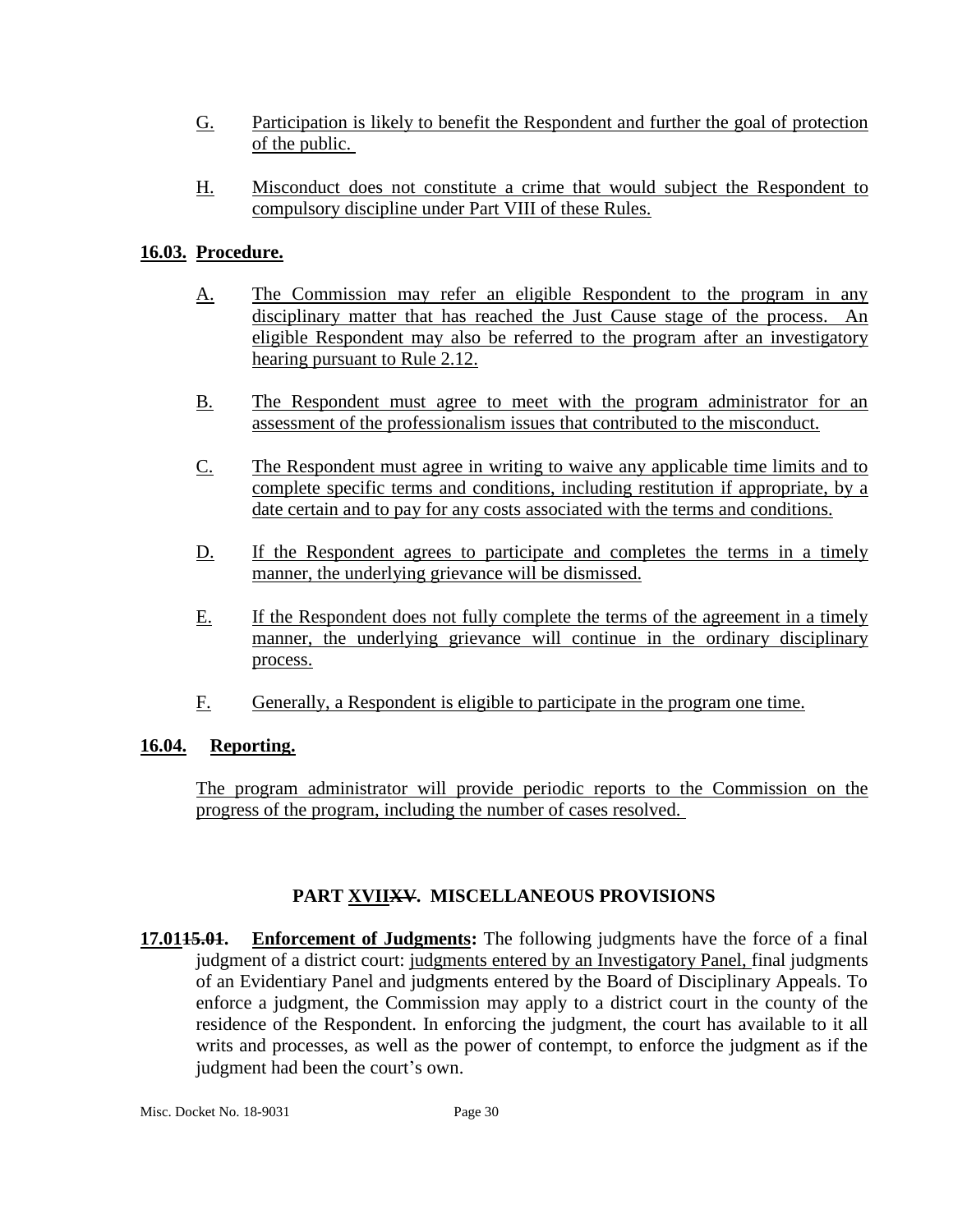- **17.0215.02. Effect of Related Litigation:** The processing of a Grievance, Complaint, Disciplinary Proceeding, or Disciplinary Action is not, except for good cause, to be delayed or abated because of substantial similarity to the material allegations in pending civil or criminal litigation.
- **17.0315.03. Effect on Related Litigation:** Neither the Complainant nor the Respondent is affected by the doctrines of res judicata or estoppel by judgment from any Disciplinary Action.
- **17.0415.04. Effect of Delay or Settlement by Complainant:** None of the following alone justifies the discontinuance or abatement of a Grievance or Complaint being processed through the disciplinary system: (1) the unwillingness or the neglect of a Complainant to cooperate; (2) the settlement or compromise of matters between the Complainant and the Respondent; (3) the payment of monies by the Respondent to the Complainant.
- **17.0515.05. Effect of Time Limitations:** The time periods provided in Rules 2.10, 2.12, 2.15, 2.17C, 2.17E, 2.17P, 2.25, 3.02, 3.04, 7.11, 9.02, 9.03, 10.02, 11.01, 11.08, and 12.06(d) are mandatory. All other time periods herein provided are directory only and the failure to comply with them does not result in the invalidation of an act or event by reason of the noncompliance with those time limits.

#### **17.0615.06. Limitations, General Rule and Exceptions:**

- A. *General Rule*: No attorney may be disciplined for Professional Misconduct that occurred more than four years before the date on which a Grievance alleging the Professional Misconduct is received by the Chief Disciplinary Counsel.
- B. *Exception: Compulsory Discipline:* The general rule does not apply to a Disciplinary Action seeking compulsory discipline under Part VIII.
- C. *Exception: Alleged Violation of the Disclosure Rule:* A prosecutor may be disciplined for a violation of Rule 3.09(d), Texas Disciplinary Rules of Professional Conduct, that occurred in a prosecution that resulted in the wrongful imprisonment of a person if the Grievance alleging the violation is received by the Chief Disciplinary Counsel within four years after the date on which the Wrongfully Imprisoned Person was released from a Penal Institution.
- D. *Effect of Fraud or Concealment*: Where fraud or concealment is involved, the time periods stated in this rule do not begin to run until the Complainant discovered, or in the exercise of reasonable diligence should have discovered, the Professional Misconduct.
- **17.0715.07. Residence:** For purposes of these rules, a person licensed to practice law in Texas is considered a resident of the county in Texas of his or her principal residence. A person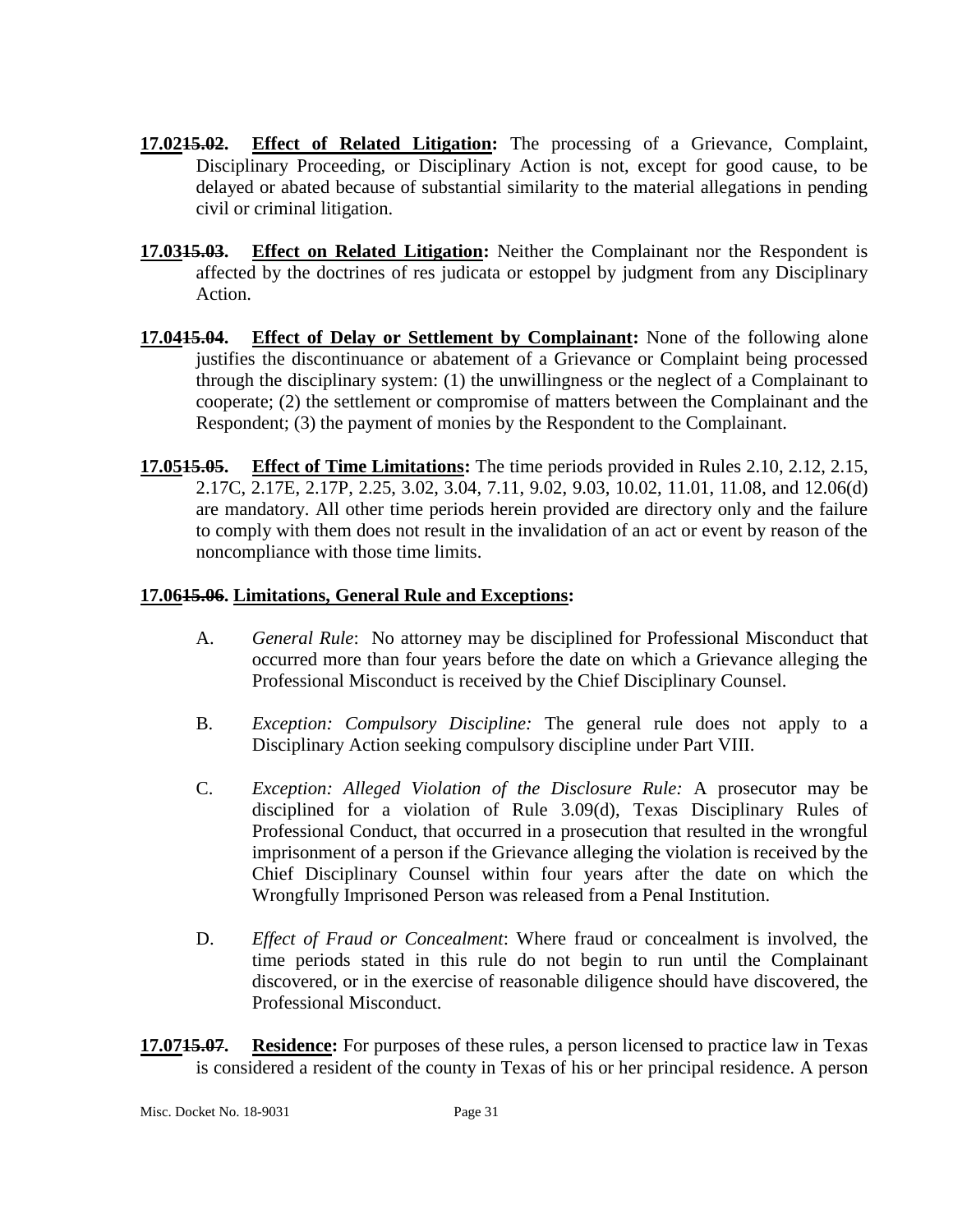licensed to practice law in Texas but not residing in Texas is deemed to be a resident of Travis County, Texas, for all purposes.

- **17.0815.08. Privilege:** All privileges of the attorney-client relationship shall apply to all communications, written and oral, and all other materials and statements between the Chief Disciplinary Counsel and the Commission or the Chief Disciplinary Counsel and Investigatory Panel subject to the provisions of Rule 6.08.
- **17.0915.09. Immunity:** No lawsuit may be instituted against any Complainant or witness predicated upon the filing of a Grievance or participation in the attorney disciplinary and disability system. All members of the Commission, the Chief Disciplinary Counsel (including Special Assistant Disciplinary Counsel appointed by the Commission and attorneys employed on a contract basis by the Chief Disciplinary Counsel), all members of Committees, all members of the Board of Disciplinary Appeals, all members of the District Disability Committees, all officers and Directors of the State Bar, and the staff members of the aforementioned entities are immune from suit for any conduct in the course of their official duties. The immunity is absolute and unqualified and extends to all actions at law or in equity.
- **17.1015.10. Maintenance of Funds or Other Property Held for Clients and Others:** Every attorney licensed to practice law in Texas who maintains, or is required to maintain, a separate client trust account or accounts, designated as such, into which funds of clients or other fiduciary funds must be deposited, shall further maintain and preserve for a period of five years after final disposition of the underlying matter, the records of such accounts, including checkbooks, canceled checks, check stubs, check registers, bank statements, vouchers, deposit slips, ledgers, journals, closing statements, accountings, and other statements of receipts and disbursements rendered to clients or other parties with regard to client trust funds or other similar records clearly reflecting the date, amount, source, and explanation for all receipts, withdrawals, deliveries, and disbursements of the funds or other property of a client.

#### **15.11. Restrictions on Imposition of Certain Sanctions:**

- A. Public reprimands shall not be utilized if:
	- 1. A public reprimand has been imposed upon the Respondent within the preceding five (5) year period for a violation of the same disciplinary rule; or
	- 2. The Respondent has previously received two or more public reprimands whether or not for violations of the same disciplinary rule within the preceding five year period.
- B. Fully probated suspensions shall not be utilized if:

1. A public reprimand or fully probated suspension has been imposed upon the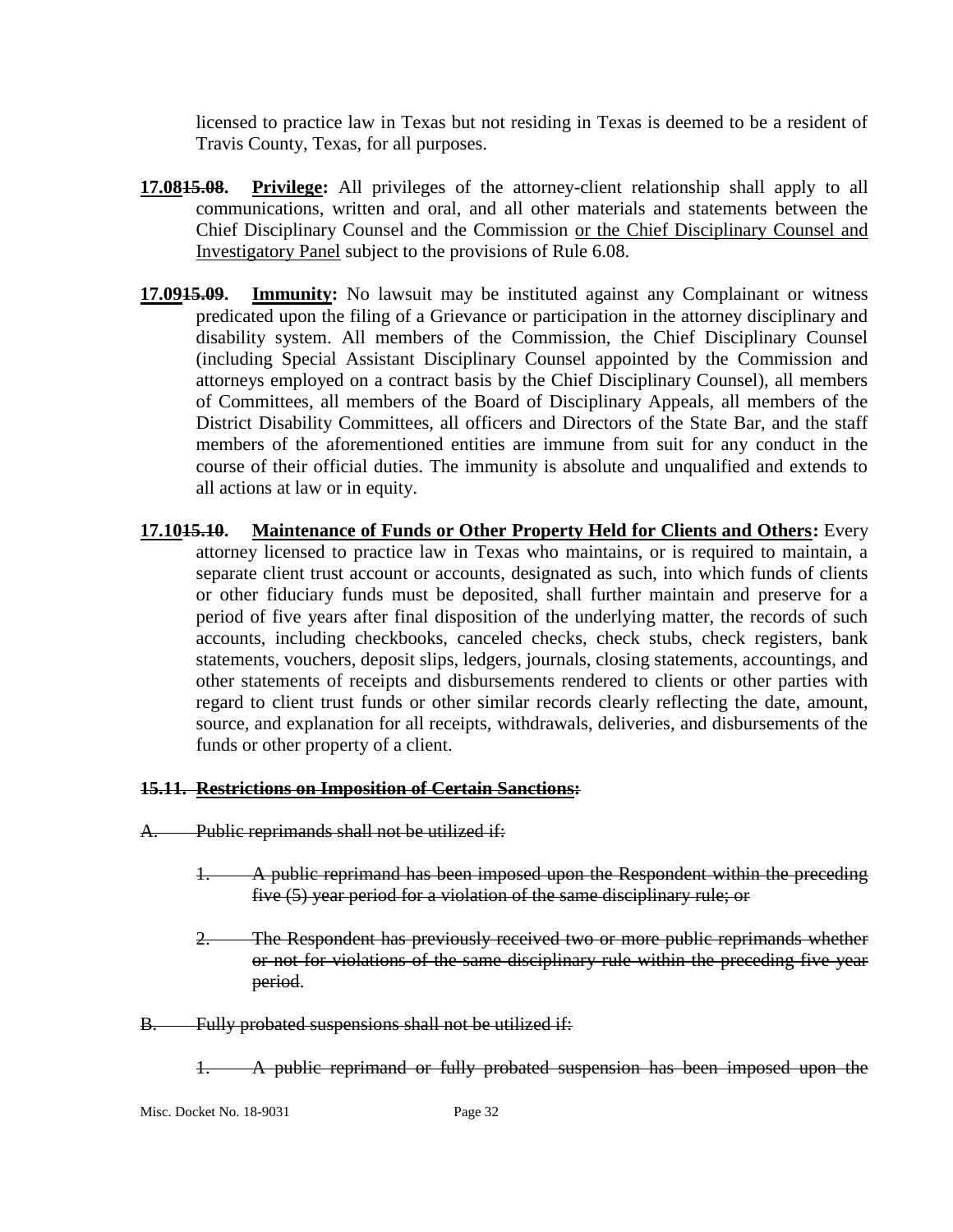Respondent within the preceding five year period for a violation of the same disciplinary rule; or

- 2. The Respondent has previously received two or more fully probated suspensions whether or not for violations of the same disciplinary rule within the preceding five year period; or
- 3. The Respondent has previously received two or more sanctions of public reprimand or greater imposed for conflict of interest, theft, misapplication of fiduciary property, or the failure to return, after demand, a clearly unearned fee.
- C. In the event that a fully probated suspension is not available under this rule, any sanction imposed shall be for no less than thirty days of active suspension.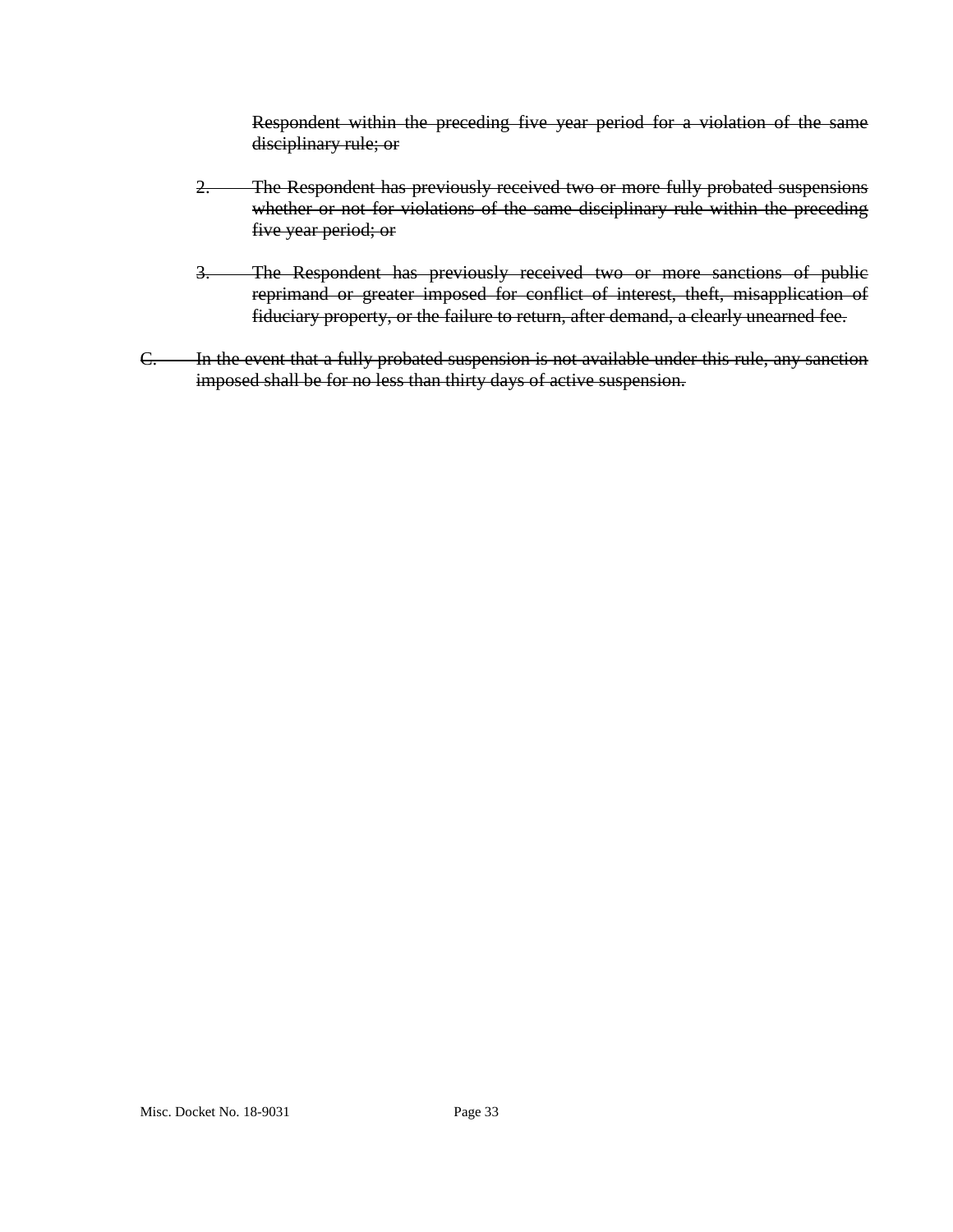| <b>Competent and Diligent Representation</b><br>1.01 | Guideline 15.04A         |
|------------------------------------------------------|--------------------------|
| Scope and Objectives of Representation               |                          |
|                                                      |                          |
| $1.02$ (a)(b)                                        | Guideline 15.04A         |
| $1.02$ (c)(d)(e)(f)                                  | Guideline 15.05A         |
| 1.02(g)                                              | Guideline 15.07          |
| Communication                                        | Guideline 15.04A         |
| 1.03                                                 |                          |
| Fees                                                 | Guideline 15.07; 15.04E  |
| 1.04                                                 |                          |
| Confidentiality of Information                       | Guideline 15.04C         |
| 1.05                                                 |                          |
| <b>Conflict of Interest: General Rule</b>            | Guideline 15.04D         |
| 1.06                                                 |                          |
| Conflict of Interest: Intermediary                   | Guideline 15.04D         |
| 1.07                                                 |                          |
| <b>Conflict of Interest: Prohibited Transactions</b> | Guideline 15.04D         |
| 1.08                                                 |                          |
| <b>Conflict of Interest: Former Client</b>           | Guideline 15.04D; 15.04C |
| 1.09                                                 |                          |
| <b>Successive Government and Private</b>             | Guideline 15.04D         |
| Employment                                           |                          |
| 1.10                                                 |                          |
| Adjudicatory Official or Law Clerk                   | Guideline 15.04D         |
| 1.11                                                 |                          |
| Organization as a Client                             | Guideline 15.04D         |
| 1.12                                                 |                          |
| <b>Conflicts: Public Interest Activities</b>         | Guideline 15.04D         |
| 1.13                                                 |                          |
| Safekeeping Property                                 | Guideline 15.04B         |
| 1.14                                                 |                          |
| Declining or Termination Representation              |                          |
| 1.15                                                 | Guideline 15.07          |
| 1.15(d)                                              | Guideline 15.04B         |
| Advisor                                              | Guideline 15.07          |
| 2.01                                                 |                          |
| Evaluation for Use by Third Person                   | Guideline 15.07          |
| 2.02                                                 |                          |
| Meritorious Claims and Contentions                   | Guideline 15.05B         |
| 3.01                                                 |                          |
| Minimizing the Burdens and Delays of                 | Guideline 15.05B         |
|                                                      |                          |

# **APPENDIX A TO THE TEXAS RULES OF DISCIPLINARY PROCEDURE**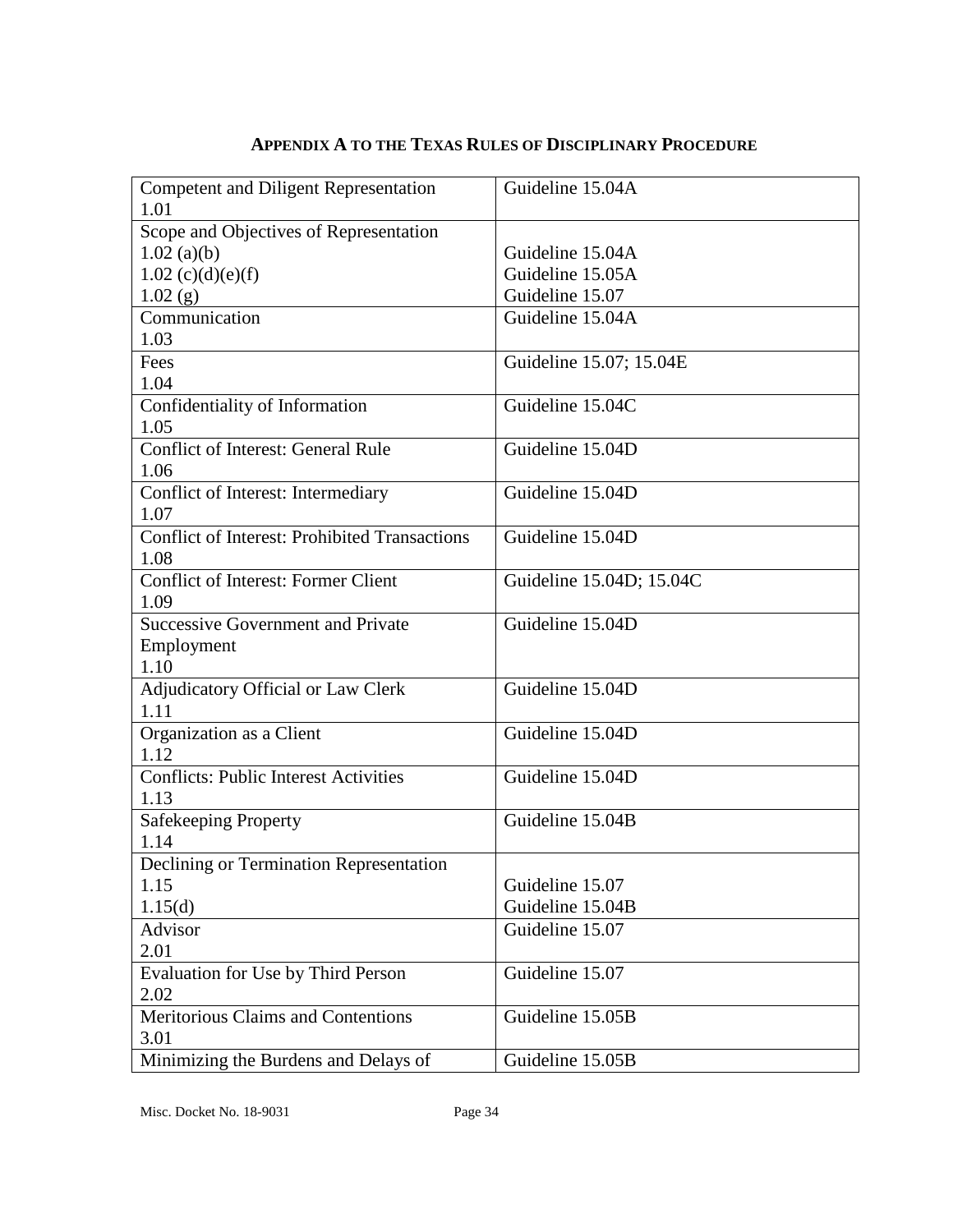| Litigation<br>3.02                           |                          |
|----------------------------------------------|--------------------------|
| <b>Candor Toward the Tribunal</b>            | Guideline 15.05A         |
| 3.03                                         |                          |
| Fairness in the Adjudicatory Proceedings     | Guideline 15.05B; 15.05A |
| 3.04                                         |                          |
|                                              |                          |
| Maintaining Impartiality of Tribunal         | Guideline 15.05C         |
| 3.05                                         |                          |
| Maintaining Integrity of Jury System         | Guideline 15.05C         |
| 3.06                                         |                          |
| <b>Trial Publicity</b>                       | Guideline 15.05B         |
| 3.07                                         |                          |
| Lawyer as Witness                            | Guideline 15.04D         |
| 3.08                                         |                          |
| Special Responsibilities of a Prosecutor     | Guideline 15.05B; 15.06B |
| 3.09                                         |                          |
| Advocate in Nonadjudicative Proceedings      | Guideline 15.05B; 15.05C |
| 3.10                                         |                          |
| <b>Truthfulness in Statement to Others</b>   | Guideline 15.05A         |
| 4.01                                         |                          |
| Communication with One Represented by        | Guideline 15.05C         |
| Counsel                                      |                          |
| 4.02                                         |                          |
| Dealing with Unrepresented Person            | Guideline 15.05C         |
| 4.03                                         |                          |
| Respect for Rights of Third Persons          | Guideline 15.05B         |
| 4.04                                         |                          |
| Responsibilities of a Partner or Supervisory | Guideline 15.07          |
| Lawyer                                       |                          |
| 5.01                                         |                          |
| Responsibilities of a Supervised Lawyer      | Guideline 15.07          |
| 5.02                                         |                          |
| Responsibilities Regarding Nonlawyer         | Guideline 15.07          |
| <b>Assistants</b>                            |                          |
| 5.03                                         |                          |
| Professional Independence of a Lawyer        | Guideline 15.07; 15.04D  |
| 5.04                                         | Guideline 15.07          |
| Unauthorized Practice of Law<br>5.05         |                          |
|                                              | Guideline 15.07          |
| Restrictions on Right to Practice<br>5.06    |                          |
| Prohibited Discriminatory Activities         | Guideline 15.05B         |
| 5.08                                         |                          |
|                                              |                          |